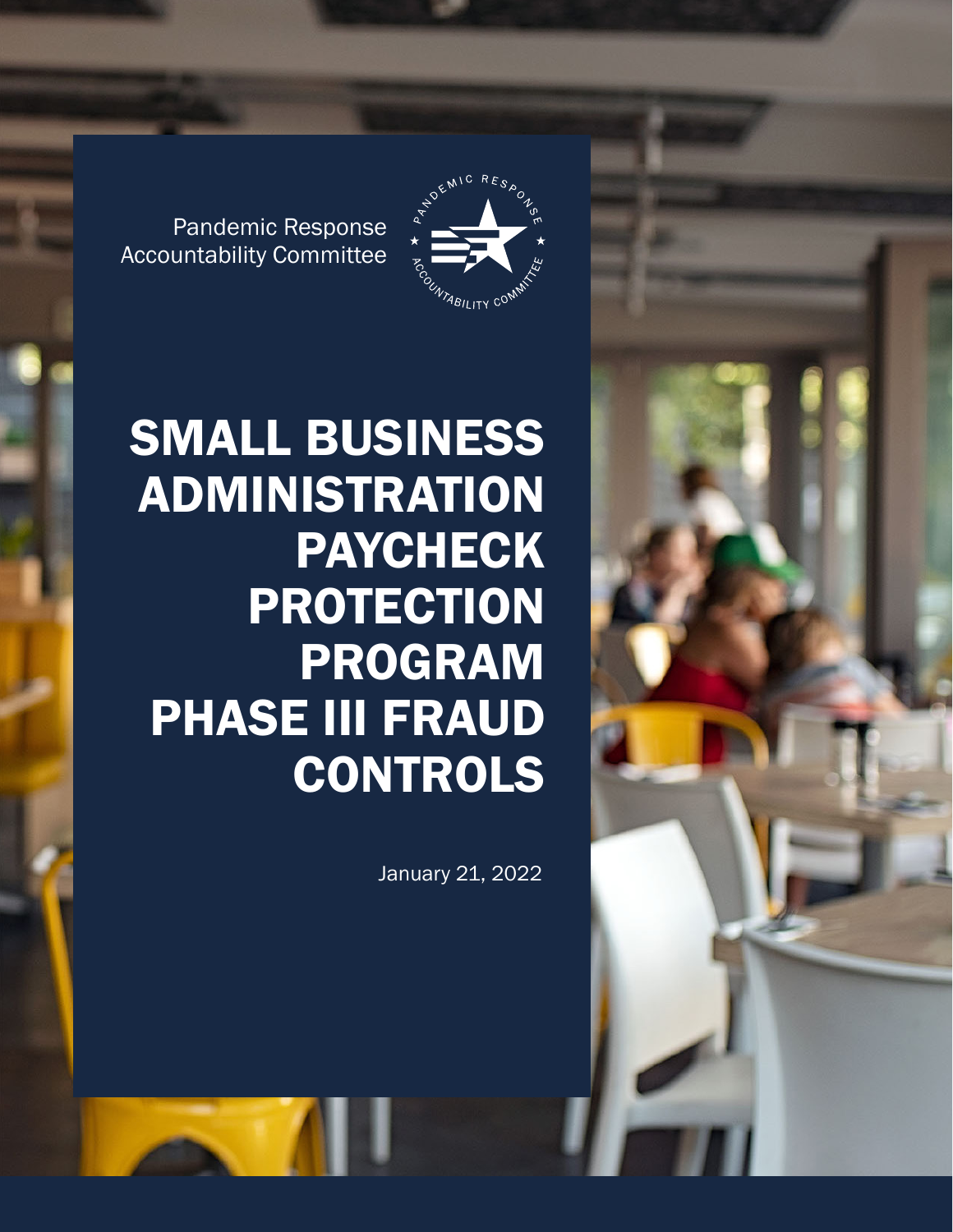# Introduction

The Pandemic Response Accountability Committee (PRAC) is responsible for conducting oversight of pandemic-related funds and preventing and detecting fraud. We conducted this project — in coordination with the Small Business Administration (SBA) Office of Inspector General (OIG) and the Office of Management and Budget (OMB) — to examine antifraud controls used by the SBA in its Restaurant Revitalization Fund (RRF) to prevent the types of fraud that the SBA experienced with the Paycheck Protection Program (PPP).

The American Rescue Plan Act of 2021 established the RRF to provide \$28.6 billion in funding to help restaurants and other eligible businesses keep their doors open. This program provided restaurants with funding equal to their pandemic-related revenue loss up to \$10 million per business and no more than \$5 million per physical location. Recipients are not required to repay the funding so long as funds are used for eligible uses no later than March 11, 2023.

The SBA implemented controls to the PPP in three phases. Phase I and II controls were applied to loans processed in 2020. Phase III controls were applied to loans processed after January 11, 2021. Phase III controls were designed to address significant fraud identified in the earlier phases of the program and some were later used by the SBA in the RRF program.

To gain insight into the effectiveness of these controls, we initiated a limited scope evaluation on April 29, 2021, to examine whether Phase III PPP controls would have likely detected the fraud identified in PPP criminal cases.<sup>1</sup> This report includes a discussion of the SBA's PPP controls and an evaluation of whether any fraud risks remain that would require additional controls to prevent or detect the earlier fraud found in PPP criminal cases. See Appendix A for details on the scope and methodology. The PRAC conducted this evaluation in accordance with the Quality Standards for Inspection and Evaluation issued by the Council of the Inspectors General on Integrity and Efficiency (CIGIE).

<sup>1</sup> Due to the limited scope evaluation, the PRAC did not review the RRF controls or assess their effectiveness. A document provided by the SBA on the RRF controls shows some overlap with some of the PPP Phase III controls, but they were not completely similar. For example, the SBA verified tax return data for RRF applicants. According to the SBA, it expanded the Phase III antifraud controls for the RRF to address control weaknesses in the first phase of PPP and leveraged other technology systems and platforms.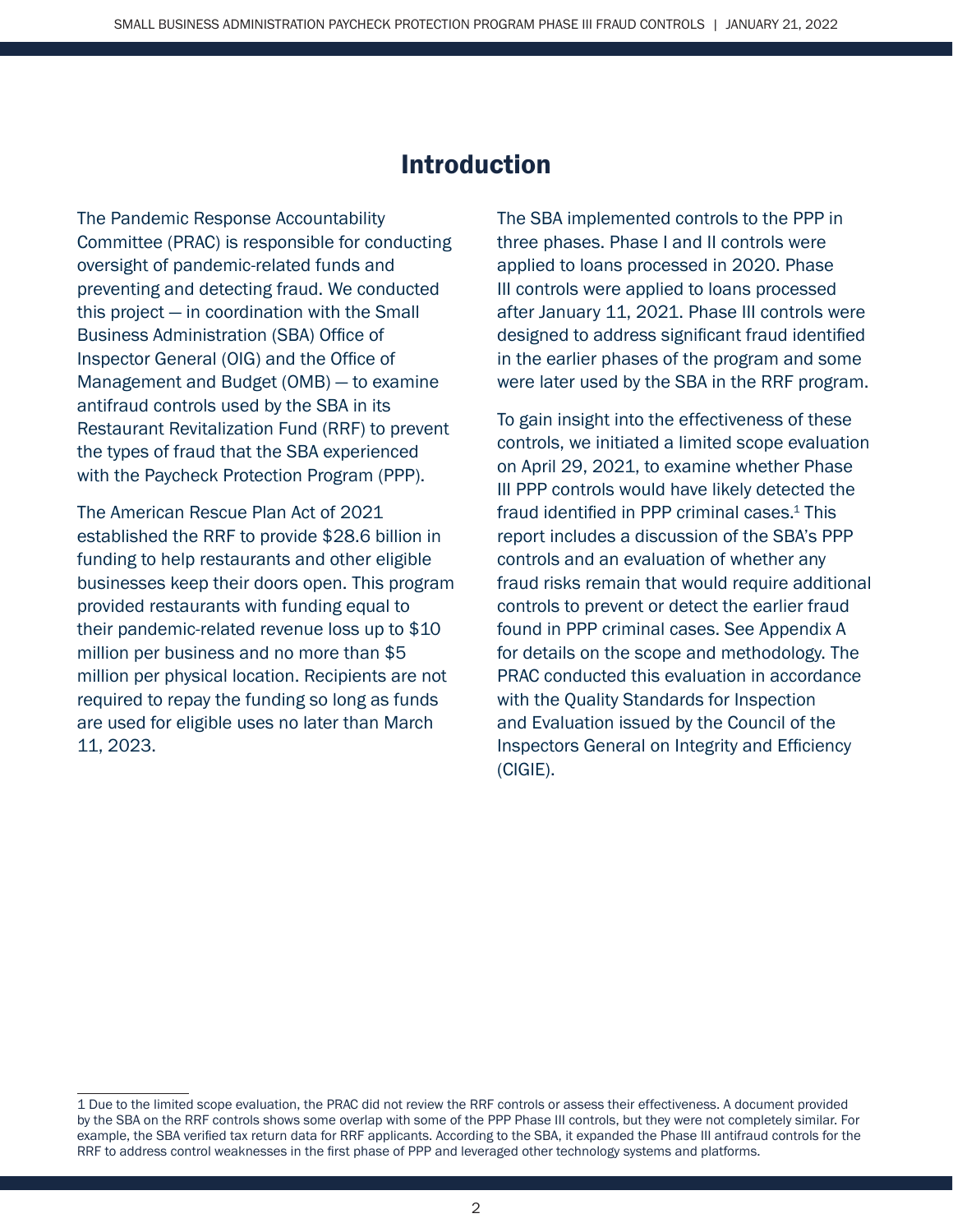# **Background**

On March 27, 2020, the President signed the Coronavirus Aid, Relief and Economic Security (CARES) Act to provide immediate economic and health care assistance to individuals, families, and businesses affected by the coronavirus (COVID-19) pandemic. Among other relief measures, the CARES Act created the PPP to support small businesses. Amid the urgency to help adversely affected small businesses, the SBA launched the program a week later with limited safeguards.

PPP loans, which were made by private lenders but fully guaranteed by the SBA, paid up to eight weeks of payroll costs, including benefits and other operating expenses to certain eligible businesses, individuals, and non-profit organizations. PPP loans are fully forgivable

(they do not have to be repaid) if certain conditions are met.<sup>2</sup>

Among other things, eligible small businesses had to be in operation on February 15, 2020, attest to the accuracy of their self-reported business information (such as their number of employees and payroll costs) and certify that they comply with a range of program terms (e.g., they had no disqualifying criminal histories, they would use funds only for eligible businessrelated expenses, and they were not debarred from working with the federal government).

Demand for PPP loans led to the program being reauthorized several times after its initial launch in April 2020. As shown in Figure 1, the \$800 billion PPP ran intermittently in two rounds from April 2020 to May 2021.

|            | <b>CARES Act is passed</b><br>\$349 billion        |               |     |                                                                   |     |     | \$147.5 billion | <b>Consolidated Appropriations Act</b>         |     |                                                                   |                                                  |  |  |  |
|------------|----------------------------------------------------|---------------|-----|-------------------------------------------------------------------|-----|-----|-----------------|------------------------------------------------|-----|-------------------------------------------------------------------|--------------------------------------------------|--|--|--|
| 2020       |                                                    | \$310 billion |     | <b>PPP Enhancement Act</b>                                        |     |     |                 |                                                |     | 2021                                                              | American<br><b>Rescue Plan</b><br>\$7.25 billion |  |  |  |
| <b>Mar</b> | Apr.                                               | May           | Jun | Jul                                                               | Aug | Sep | Oct             | <b>Nov</b>                                     | Dec | Feb<br>Jan                                                        | May<br>Mar<br>Apr                                |  |  |  |
|            |                                                    |               |     | <b>SBA PPP Program Round 1</b><br>\$525 billion in approved loans |     |     |                 |                                                |     | <b>SBA PPP Program Round 2</b><br>\$278 billion in approved loans |                                                  |  |  |  |
|            | <b>PPP Phase I and Phase II controls in effect</b> |               |     |                                                                   |     |     |                 | <b>PPP Phase III</b><br>: controls implemented |     |                                                                   |                                                  |  |  |  |

#### Figure 1. Timeline of Key PPP Origination and Extension Events

*Source: PRAC's analysis of COVID-19 legislation and SBA documents related to PPP*

The PPP loan program is similar to the SBA's Express Loan Program and Preferred Lender Program where underwriting is performed by the SBA's delegated lenders. Provisions of the CARES Act and the SBA's program rules also waived or streamlined many of the traditional requirements that lenders use to vet borrowers. The CARES Act, for example, waived requirements for lenders to conduct credit checks on applicants and did not hold lenders responsible for approving borrowers who did not comply with program criteria if lenders

<sup>2</sup> For example, at least 60 percent of the loan amount must be for payroll expenses and the remaining balance on mortgage interest, rent, utilities, and other eligible expenses.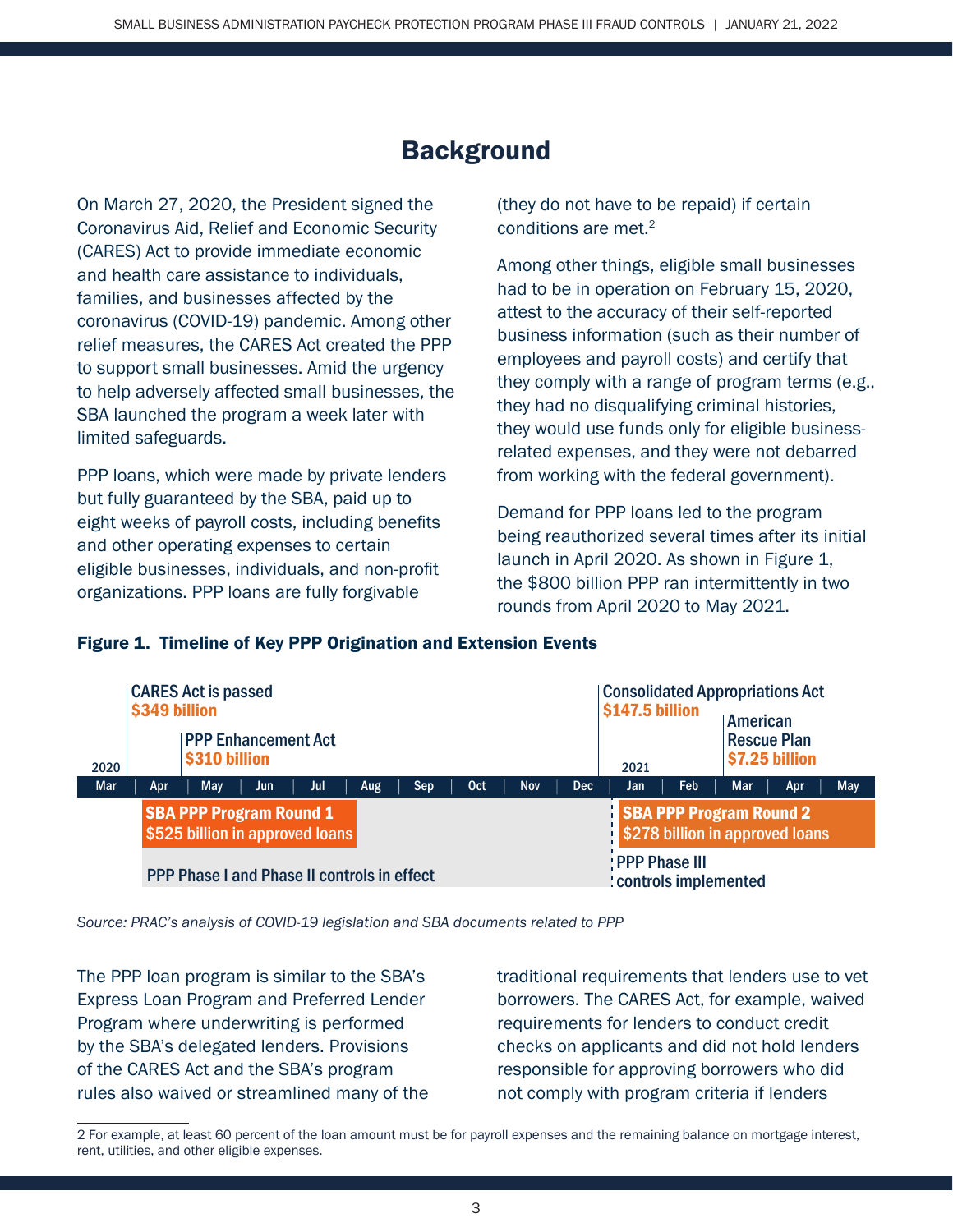performed a "good-faith" review of borrowers' eligible loan amount and need for the loan. The SBA also allowed lenders to rely on borrowers' self-certifications to assess their PPP eligibility, while requiring only a limited review of borrowers' underlying documentation.

The SBA, in conjunction with the U.S. Department of the Treasury, approved a nationwide network of more than 5,000 lenders, including about 800 new lenders, to review PPP applications, assess borrowers' eligibility, and decide on the suitability of making a loan under delegated authority. PPP lenders reviewed loans quickly, disbursing more than 1.7 million loans totaling nearly \$343.3 billion in just 14 days after the SBA launched the program. [According to the SBA](https://www.sba.gov/sites/default/files/2021-01/FY20_SBA_AFR-508%20%281.11.21%29.pdf), it "…processed 14 years' worth of loans in the first 14 days of the PPP program and reached the smallest businesses with an average loan of \$101,000."

The result of limited initial safeguards and the rapid review of loan applications led to a rash of improper payments and indications of widespread fraud. The SBA effectively adopted a "pay and chase" approach, using fraud detection only after funds had been disbursed. The SBA later added additional safeguards, including proactive measures to identify fraud before lenders approved a loan.

To put the alleged fraud in perspective, from May 2020 to March 2021, the Government Accountability Office (GAO) [reported](https://www.gao.gov/assets/gao-21-577.pdf) that the Department of Justice (DOJ) publicly announced charges, including bank fraud, wire fraud, money laundering, or identity theft charges, in 134 fraud-related cases associated with PPP loans. In January 2021, the SBA OIG [reported](https://www.sba.gov/sites/default/files/2021-01/SBA%20OIG%20Report-21-07.pdf) that nearly 55,000 PPP loans worth \$7 billion went to potentially ineligible businesses or fraudulent recipients.

The PRAC analyzed 66 PPP fraud-related criminal cases identified from public DOJ media releases and obtained documentation from the SBA and the Treasury relevant to SBA's antifraud controls and processes. See Appendix C for details on the 66 PPP fraud cases, and related information. The PRAC also analyzed fraud risks identified by the SBA and its oversight entities and fraud reports made to the federal investigative community.3

The PPP fraud-related cases frequently involved multiple fraud types used within a broader scheme. Common fraud found in the schemes included:

#### Misrepresenting Self-Certified Borrower

Information –100% of the cases the PRAC reviewed included one or more false statements on PPP loan applications that would have made the applicant ineligible. Examples of false statements included:

- misrepresenting the entity type (e.g. sole proprietor, independent contractor)
- business address
- percentage ownership of business
- average monthly payroll and number of employees
- number of employees
- whether the business was in operation on February 15, 2020
- the use of funds

**Submitting fake documents** - 91% of the cases included creating, forging, or altering documents such as tax forms, payroll information, and bank statements to support PPP loan applications.

Submitting multiple fraudulent applications to same or multiple lenders - 86% of the cases included applicants who applied for multiple

<sup>3</sup> See Appendix C for more information on the PPP criminal cases that PRAC analyzed.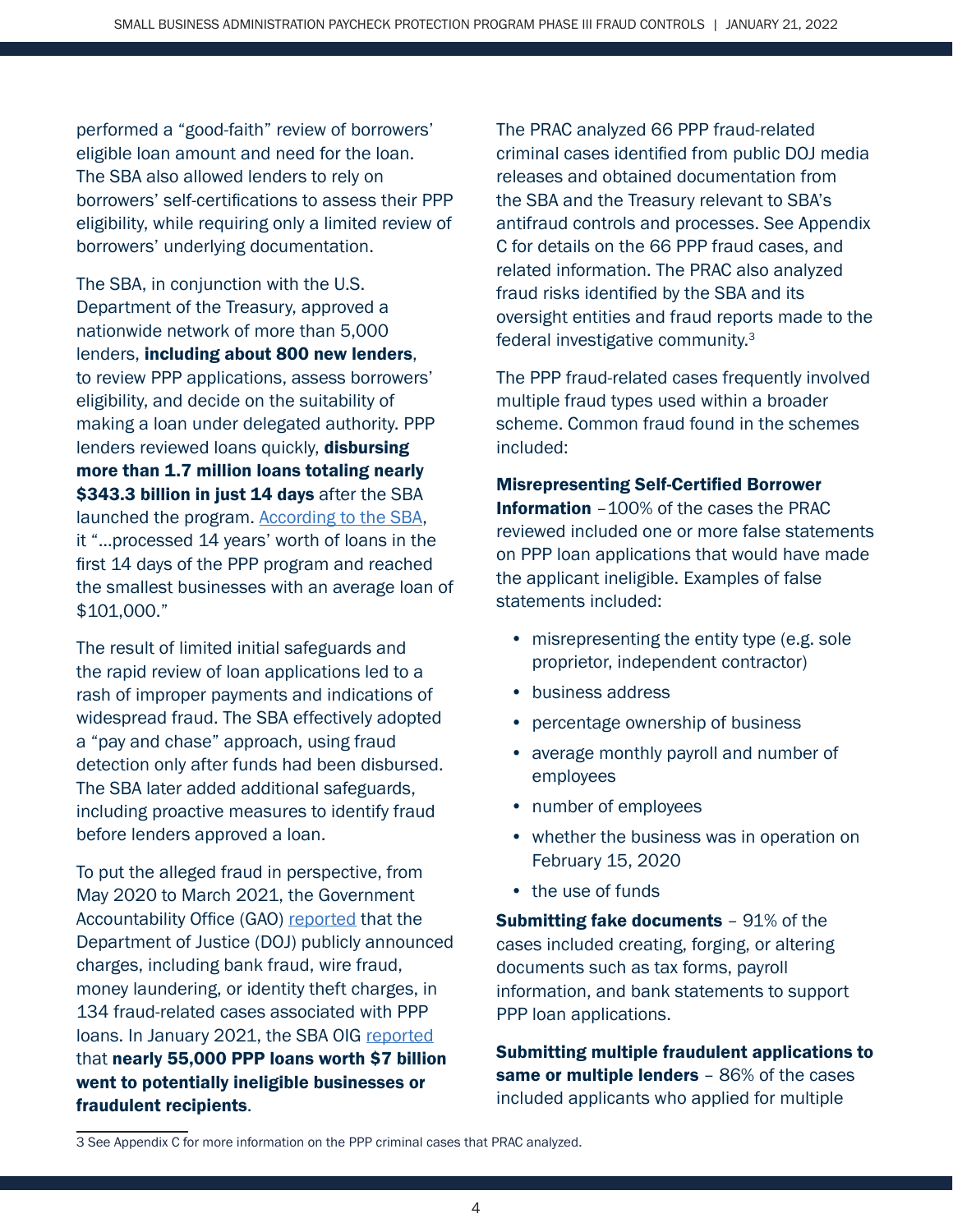PPP loans using different business names or other false information to one or more lenders. This also included applicants who circumvented PPP program or cross-program eligibility requirements (e.g., using a PPP and Economic Injury Disaster Loan (EIDL) to get loans from multiple SBA programs for the same purpose).

Creating fictious business and/or operating history - 53% of the cases included applicants who fabricated one or more businesses to make it look like they were a legitimate business and had been operating before February 15, 2020.

Stealing the identity of someone else (living or deceased) and/or creating synthetic **identities**  $-21\%$  of the cases included applicants who stole personal information of

individuals known or unknown to them without the identified victim being aware. This also includes applicants who combined fabricated credentials, e.g., social security numbers (SSNs) with accompanying false Personally Identifiable Information (PII), where the implied identity is not associated with a real person.

The fraud found in the 66 PPP criminal cases involved traditional banks, non-banks and/ or non-insured lenders, including Microfund loan companies<sup>4</sup> and FinTechs.<sup>5</sup> The top lenders in the reviewed cases were: Celtic Bank Corporation (24%), Cross River Bank (21%), Bank of America (20%), Customers Bank (15%), Kabbage (15%), WebBank (8%), and Harvest Small Business (8%).

<sup>4</sup> Microfund loan companies offer fast cash (under \$50,000) to small businesses simple and quick within a quick turnaround (e.g., 24 hours) using automated platforms. For example, WebBank funds through PayPal.

<sup>5</sup> FinTechs, brought on as a new type of SBA lender for PPP only, opened the door for many borrowers who did not want to apply for a PPP loan through traditional banks and focused on digital lending through automated online platforms to process loans quickly. Fin-Techs have fewer regulations than federal lenders such as banks that are more regulated.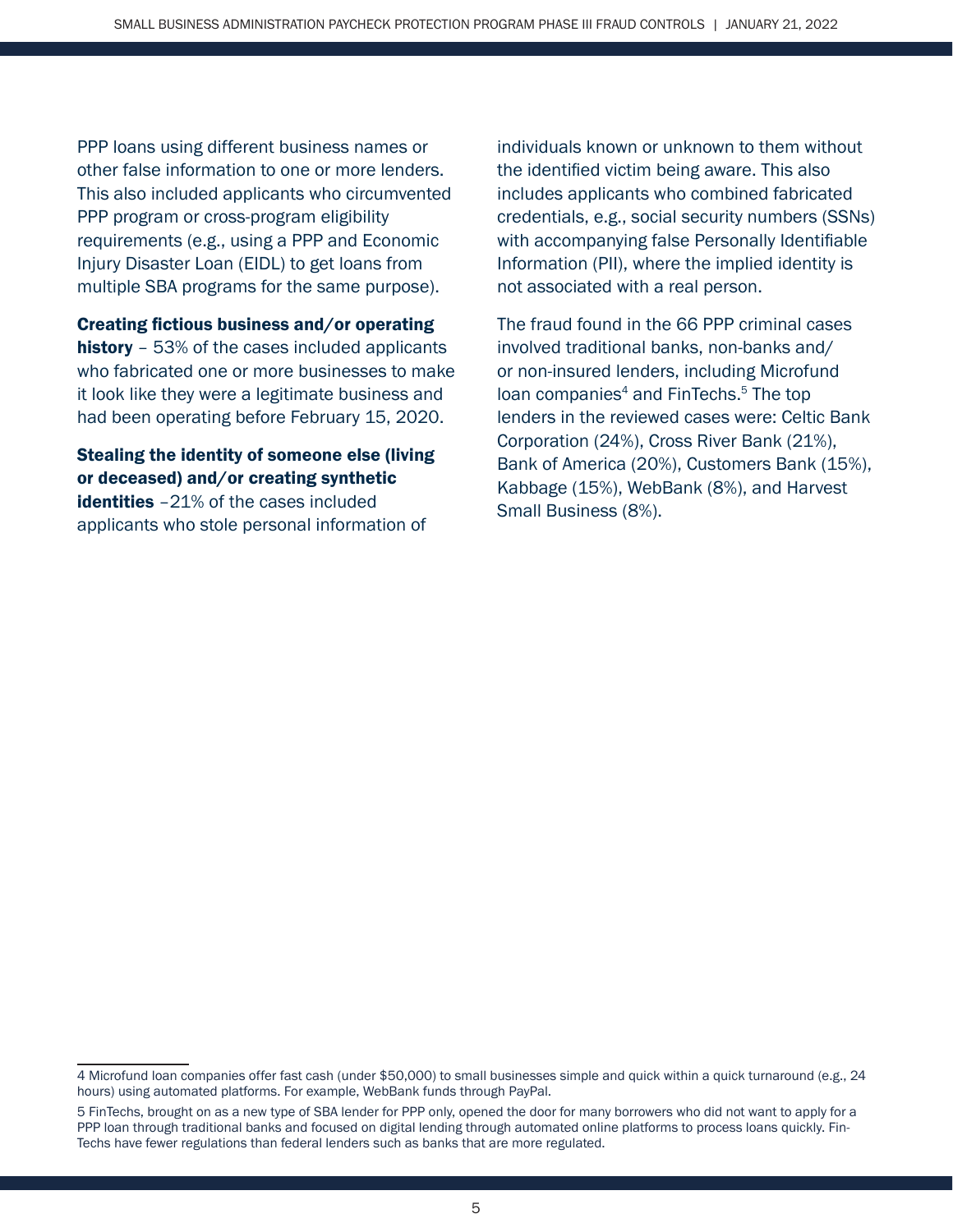# The SBA's Phase III Controls Still Allow Some of the Same PPP Fraud Schemes to Go Undetected

The effectiveness of the design and implementation of fraud controls in any program is dependent on the control environment in which they will operate. For example, the fraud controls for EIDL (a direct lending program) will not be the same for PPP (a third-party lending program). The key in designing and implementing controls is managing and mitigating fraud risks. SBA Inspector General Hannibal "Mike" Ware testified on January 12, 2022, that he "believe(s) that SBA's programs have more integrity in them than they did at the onset...[however], fraudsters are going to do what fraudsters do, so there will be a risk of fraud to any program. [The OIG's] role is to make sure that the risk of fraud is mitigated to the lowest level possible." When asked about fraud controls, Inspector General Ware testified, "I've advocated from the very beginning that certain controls need to be in place before any program is started. I said that before PPP was rolled out, before COVID EIDL was rolled out."

In 2020, the PPP and EIDL programs were designed to expeditiously distribute funds, and most of the fraud and eligibility controls in PPP were not designed to occur at loan initiation but at loan forgiveness.

The SBA added additional upfront controls to screen all 2021 PPP loans in advance of a lender's loan origination and the SBA's issuance of a loan number. However, as Inspector General Ware testified on January 12, 2022, "I still think we're going to see where the rubber meets the road on a lot of these that don't come back for loan forgiveness, because the numbers are large."

Despite the SBA adding up-front antifraud controls in 2021, which were designed to mitigate some of the earlier fraud, the controls would not have likely detected some of the PPP fraud found in 2020 criminal cases. Residual fraud risks remain, allowing some of the same fraud schemes to go undetected today.<sup>6</sup> For example, in August 2021 the DOJ announced a fraud scheme where a District of Columbia resident allegedly filed at least 13 fraudulent PPP loan applications and one EIDL application from July 2020 to July 2021 in the name of his company using doctored tax returns. The criminal complaint alleges the individual fraudulently obtained more than \$2.3 million PPP and EIDL funds and, before being caught by law enforcement, had attempted to steal more than \$17 million in PPP and EIDL funds.

In another case, in December 2021 the DOJ announced a fraud scheme where two individuals from New York tried to fraudulently obtain approximately \$7.5 million in PPP and EIDL funds. From August 2020 through October 2021, these individuals applied for numerous PPP and EIDL loans, and falsely represented that they operated several companies, used stolen identities of third parties, and submitted fake tax documents. The individuals successfully obtained more than \$1 million as result of the scheme.

Additionally, although the SBA indicated it had designed the RRF program to address PPP control weaknesses identified in 2020, fraudrelated cases are beginning to surface in the RRF program. For example, on December 15, 2021, the DOJ announced a fraud scheme where an individual after being rejected

<sup>6</sup> Due to the investigation process, there is a lag before criminal cases can be publicized.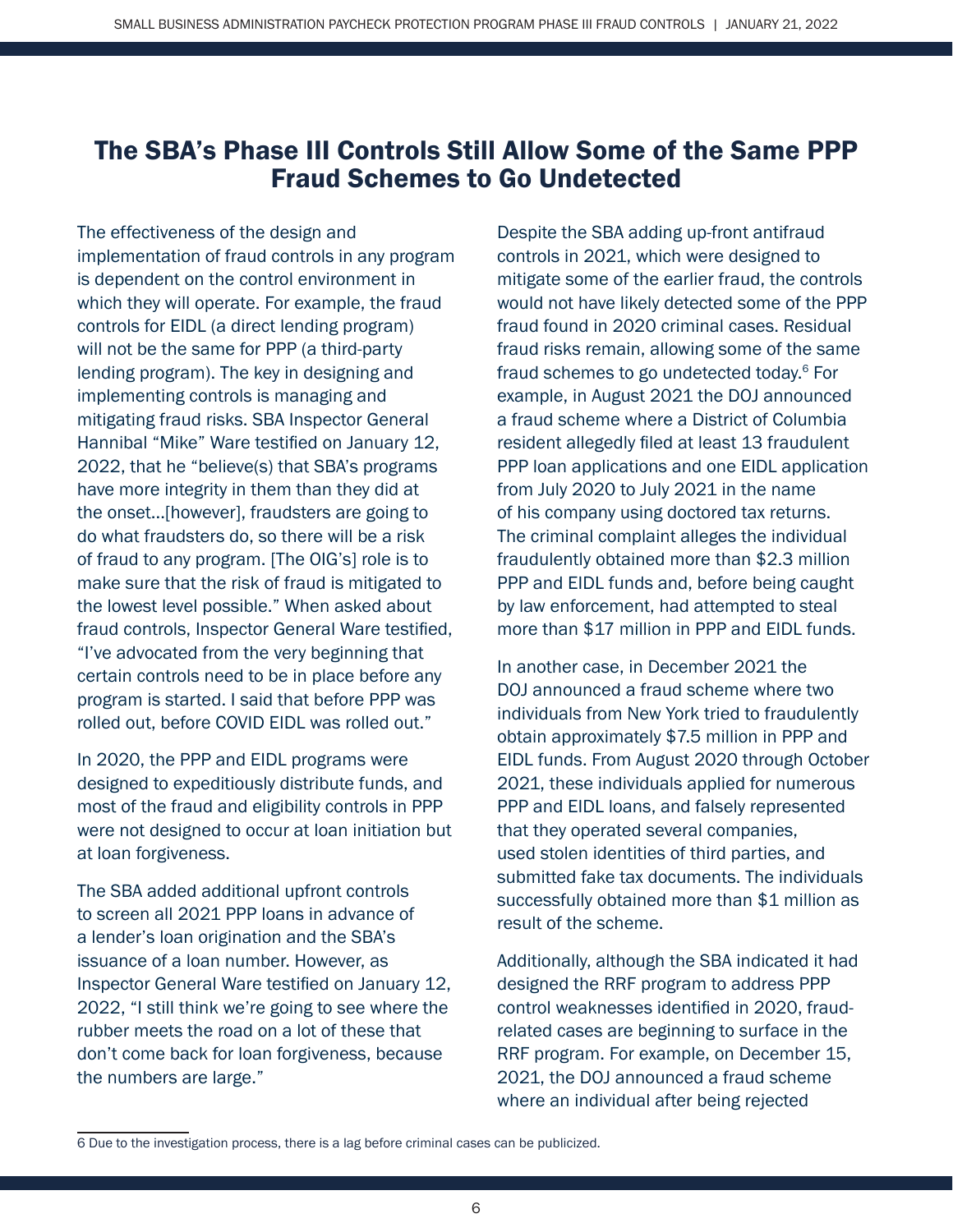by SBA for several fraudulent EIDL loan applications, submitted three RRF applications in May 2021 for restaurants allegedly located Sarasota, Miami, and Daytona Beach, Florida. Like the fraudulent EIDL applications, the RRF applications contained false business information and use of personal residence as the business mailing address on all of three applications. The RRF applications generated \$8M in payouts.

A key underlying factor contributing to the control gaps in the SBA's antifraud controls is the lack of a formal fraud risk assessment during the design and implementation of the Phase III controls. A fraud risk assessment helps agencies combat fraud in a strategic,

risk-based way and provides a foundation or framework for designing and implementing controls to prevent, detect, and respond to fraud. Having a sound foundation in place can help agencies respond to and prepare for known and emerging risks, such as a pandemic or other emergency crisis.

Although the PPP ended on May 31, 2021, existing borrowers may apply for loan forgiveness. Consideration of the control gaps discussed below may help mitigate fraud and improper payments during the loan forgiveness process, and in other SBA existing loan programs (e.g., EIDL), as well as future programs.7

<sup>7</sup> A borrower can apply for PPP forgiveness once all loan proceeds for which the borrower is requesting forgiveness have been used. Borrowers can apply for forgiveness any time up to the maturity date of the loan. If borrowers do not apply for forgiveness within 10 months after the last day of the covered period, then PPP loan payments are no longer deferred, and borrowers will begin making loan payments to their PPP lender.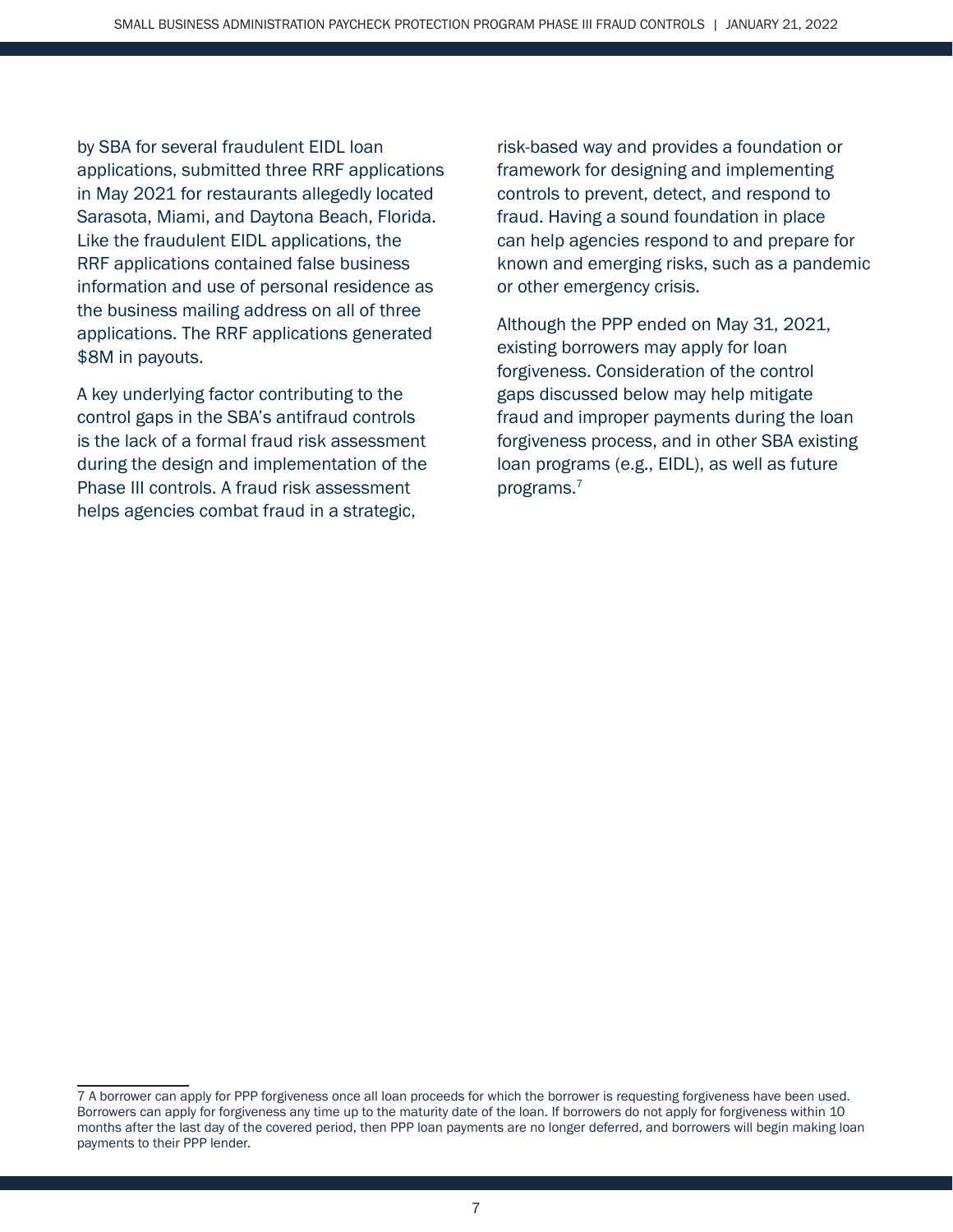# SBA's 2021 PPP Safeguards

As mentioned earlier, the SBA launched the PPP with limited safeguards (see Appendix B for a complete list of SBA's Phases I and II controls and loan review process). The SBA

added additional upfront controls to screen all 2021 PPP loans in advance of a lender's loan origination and the SBA's issuance of a loan number.



#### Figure 2: SBA Processing of PPP Loans with 2021 Phase III Controls

*Source: PRAC analysis of SBA documentation of 2021 Phase III controls and review process.*

Below is a complete list of the SBA's 2021 PPP antifraud controls used in Phase III, beginning in January 2021:

Approved PPP Lender List - The SBA had the ability to block lenders it deemed as posing a heightened risk from approving PPP loans. Under the CARES Act, the SBA automatically approved lenders to make PPP loans if they were already approved for the 7(a) loan program. The CARES Act also permitted the

SBA and the Treasury to approve the use of additional qualified lenders to process, close, disburse, and service PPP loans. The screening process, among other conditions, entailed verifying lenders' attestation that they would apply Bank Secrecy Act (BSA) requirements in making PPP loans.<sup>8</sup> Additionally, the SBA [required](https://www.sba.gov/sites/default/files/2021-01/PPP%20--%20IFR%20--%20Paycheck%20Protection%20Program%20as%20Amended%20by%20Economic%20Aid%20Act%20%281.6.2021%29.pdf) that entities not presently subject to the requirements of the BSA, prior to engaging in PPP lending activities, including making loans to either new or existing customers

<sup>8</sup> The BSA is primarily concerned with preventing money laundering, although it has been amended over the years by legislation such as the Patriot Act, which expanded its scope to include terrorist financing activities.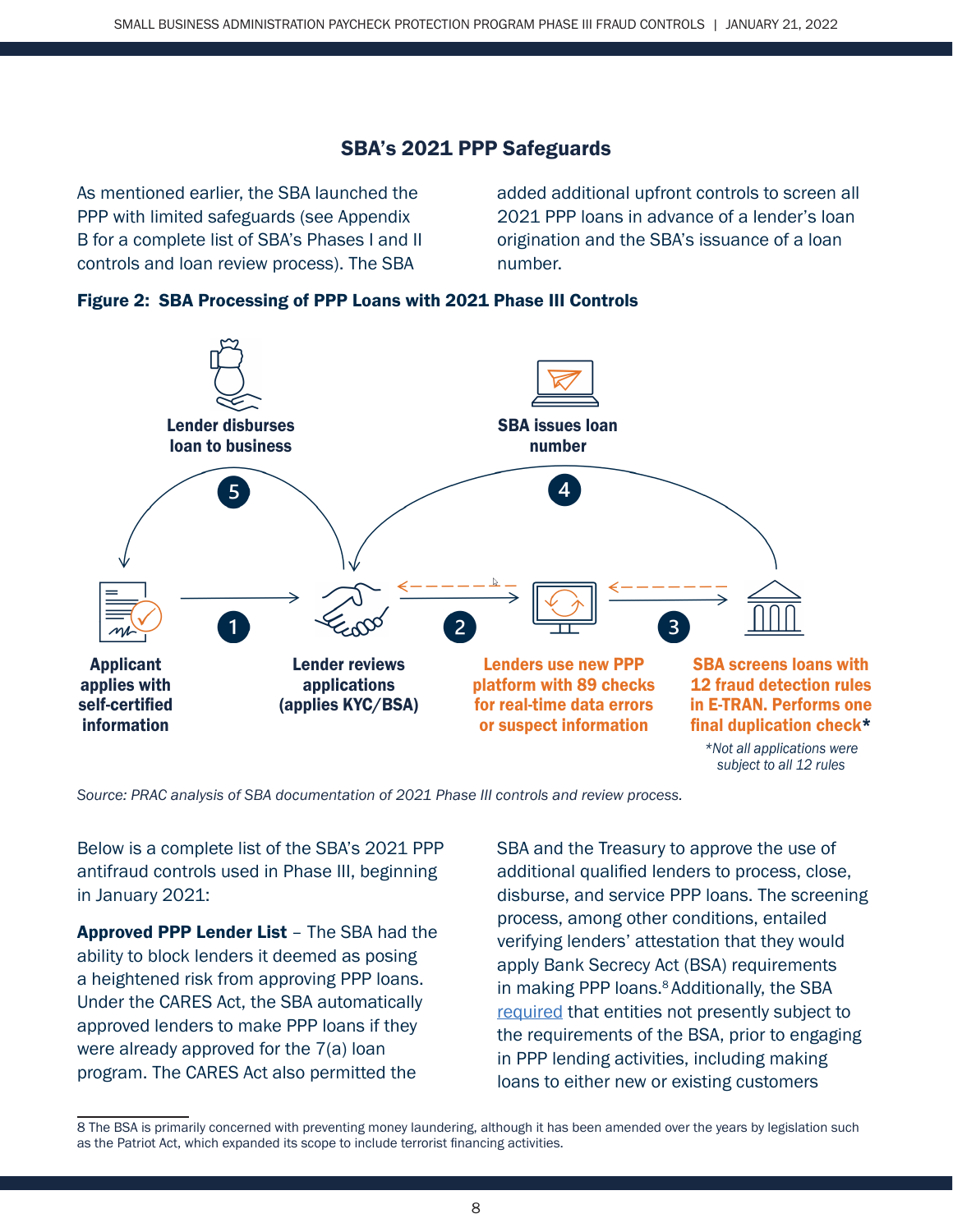who are eligible under PPP, establish an Anti-Money Laundering (AML) compliance program equivalent to that of a comparable federally regulated institution.<sup>9</sup>

In early 2021, reforms were made to the PPP to ensure small businesses and nonprofits in underserved communities could access loans. This included expanding PPP lending at Community Development Financial Institutions (CDFIs), credit unions, Farm Credit System institutions, and other depository or non-depository lenders that met the same criteria such as Microfund loan companies and FinTechs.10

Know Your Customer (KYC) Rules – Among other rules, the BSA requires federally regulated lenders to deliver on two KYC requirements: a Customer Identification Program (CIP) and Customer Due Diligence (CDD). For example, the SBA required PPP lenders to verify the identity of the borrower and the business by confirming the taxpayer identification number (TIN), legal name of the business, and the business address.

The SBA told us the more rigorously that PPP lenders applied KYC requirements, the more likely that individual loan fraud issues, like identity theft, would be identified.

Review of Loans Equal to or Over \$2 Million – The SBA used a Loan Necessity Questionnaire to review all loans of \$2 million or more to

assess the borrower's good-faith certification that the current economic condition made their loan request necessary.

**Portal Controls** – The SBA rolled out a new PPP loan origination platform in 2021, embedding 89 digital application checks via an Application Programming Interface  $(API)^{11}$  to notify lenders in real-time through a common data interface of data errors or suspect information (via compliance error messages or hold codes) as they entered borrowers' certifications and details from the SBA borrower application form into the new loan submission platform.

Lenders also could submit loans to the SBA for processing through a User Interface (UI). According to the SBA, the API and UI used the exact same logic, controls, and enforcement methods regarding how error messages or other methods operate. The SBA also permitted lenders to use their own on-line systems and an electronic form they created to collect the same information and certification as in the SBA borrower application. In these cases, the SBA told the PRAC that lenders would need to send the loan application through the UI.

E-TRAN (SBA's loan system of record)/12 **Front-End Compliance Checks - Beginning** in 2021, the SBA conducted one last fraud check to identify any duplicate and/or potential suspicious loans prior to disbursement and issuance of a loan number in its

<sup>9</sup> At a minimum, an AML compliance program must be in writing and must include appropriate risk-based procedures for conducting customer due diligence including, but not limited to, developing a customer risk profile; and conducting ongoing monitoring to detect and report suspicious transactions and on a risk basis to maintain and update customer information including identifying and verifying beneficial owners.

<sup>10</sup> According to a December 2021 fraud risk assessment conducted by the SBA's contractor, Kabbage—a Fintech business lender—processed more fraudulent loans and was second only after Bank of America in approving loans. Mostly, these loans went to fake farms listed under people whose identities had been stolen.

<sup>11</sup> An API enables companies to open-up their applications' data and functionality to external third-party developers, business partners, and internal departments within their companies. This allows services and products to communicate with each other and leverage each other's data and functionality through a documented interface. The PRAC did not review or assess third-party systems or datasets that PPP lenders used to verify borrower loan information.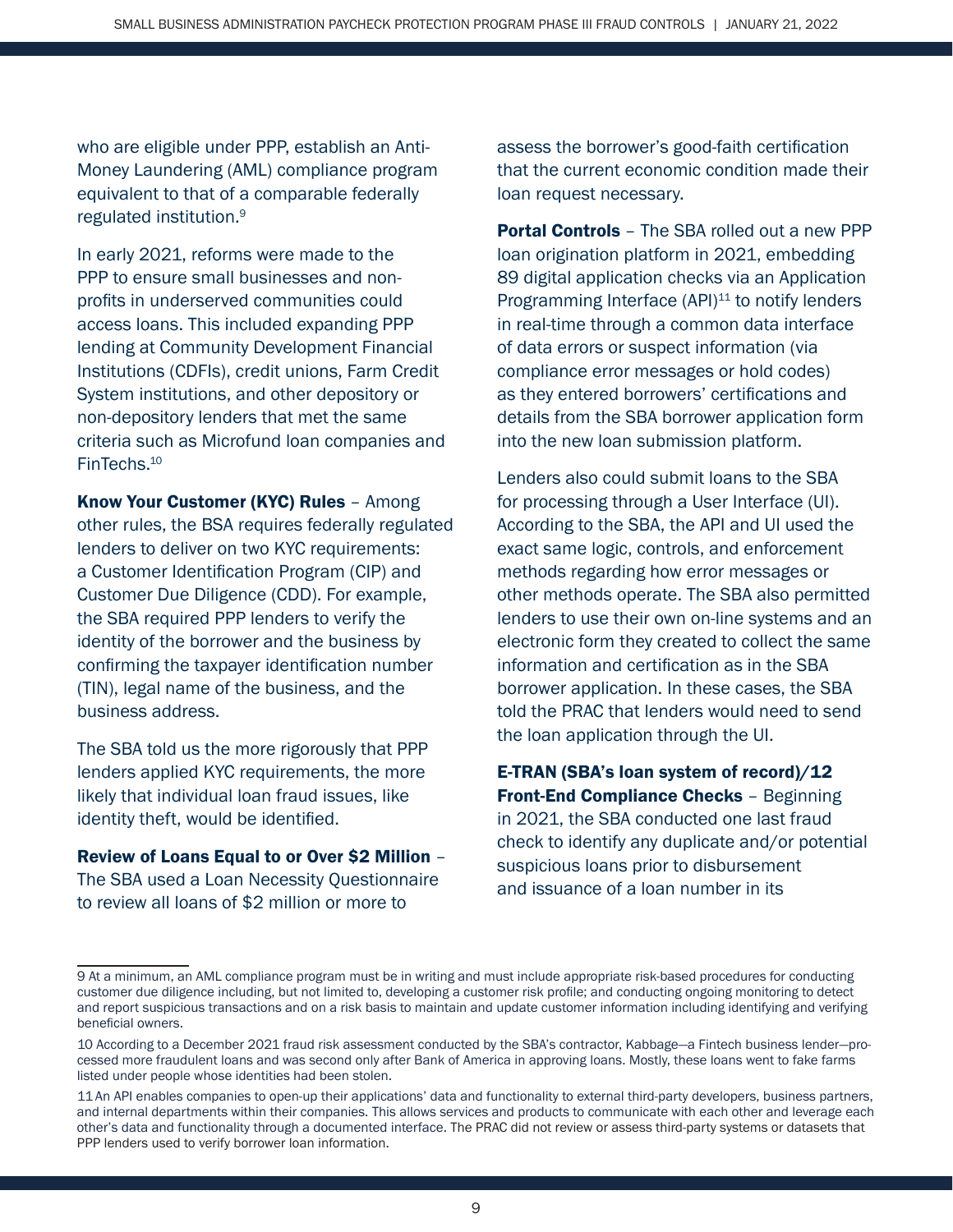E-TRAN system.<sup>12</sup> The agency ran all PPP loan applications through E-TRAN for loan decisioning, but not all loans were subject to the full set of 12 front-end checks.<sup>13</sup> For example, individuals who applied under certain business entity types were not screened against four rules: "Inactive Business," "Mismatch of TIN," Mismatch of Entity Name," and "Entity in Operation after February 15, 2020." As a compensating control, the agency also received alerts from the SBA OIG regarding certain borrowers under investigation, which would then stop the application from being processed.

In November 2021, the SBA independent auditor [reported](https://www.sba.gov/sites/default/files/2021-11/OIG%20Final%20Report%20-%20Independent%20Auditors%E2%80%99%20Report%20on%20SBA%E2%80%99s%20FY%202021%20Financial%20Statements%20%28Report%2022-05%29.pdf) material weaknesses in

internal controls over the approval of 2021 PPP loans. For example, as of September 30, 2021, the auditor reported that over 27,000 PPP loans by third-party lenders worth \$488 million were flagged by management because they did not conform with the CARES Act and related legislation. Additionally, the report stated that the SBA did not ensure the 2021 loan applications met select program eligibility criteria. The SBA did not verify all validation checks available from its automated screening process and did not perform a sufficient review of loan applications it flagged to ensure that lenders followed established procedures.

<sup>12</sup> SBA told the PRAC that its E-TRAN system included alerts and suspicious EINs from investigative cases on SBA's EIDL loans. Such information could be used to cross-check PPP loan applicant data.

<sup>13</sup> All 2021 loans were checked against 9 rules: "Criminal Record," "Bankruptcy," "OFAC," "Potential Decedent Application," "Mismatch of Entity," "Large number of Employees at Residential Business Address," and three datasets from Treasury's DNP lists.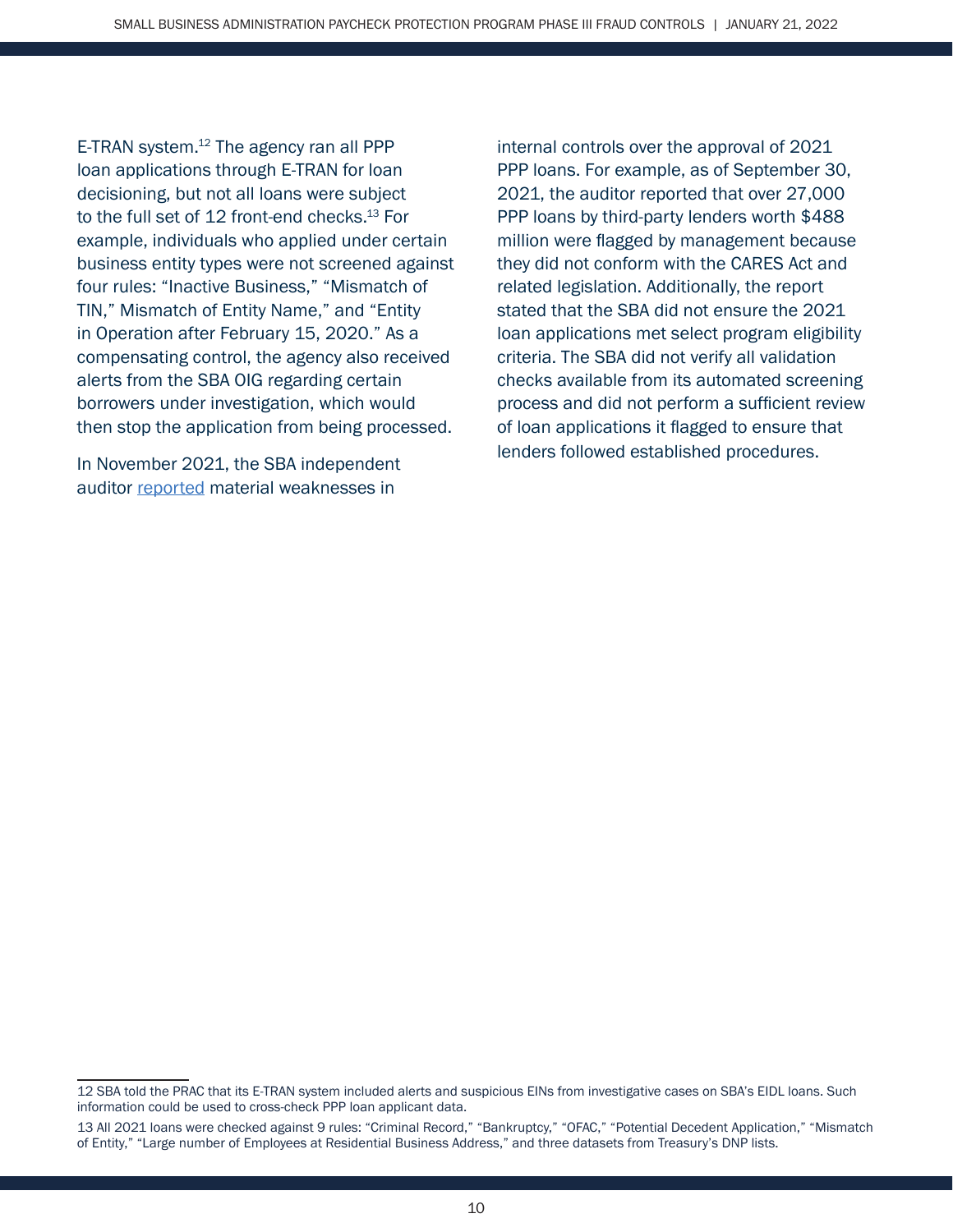## PPP Fraud and Control Gaps

Although the SBA added additional controls in 2021, the following section shows how these controls would not have prevented the most common fraud schemes that were found in the 66 PPP criminal cases (in which all loans were issued in 2020).

## 1. Falsifying Documents and/or Misrepresenting Borrower Self-Certifications

These two fraud types were the most prevalent in the criminal cases. As previously mentioned, in 91% of the reviewed cases applicants created, forged, or altered supporting documentation (e.g., IRS forms, payroll information, and bank statements). In 100% of cases, applicants misrepresented selfcertifications on their PPP application.

The loan origination process was heavily reliant on lenders to verify the authenticity and accuracy of borrower information and as discussed earlier, required only a limited review of underlying documentation. We found that several of the earlier PPP fraud would likely only be caught by this control. In cases where lenders failed to apply proper customer due diligence, even with the SBA's additional program safeguards in place, fraudulent applications including fake documents and borrower misrepresentations could be approved.

*In a case from the Northern District of Texas, an individual submitted 15 fraudulent PPP applications to eight different lenders in his name and others over the course of four months in 2020. The fraudulent applications included 11 businesses, five of which were created after February 15, 2020—an ineligibility for the PPP. The individual had previously been charged with two felonies, both of which were pending—another PPP ineligibility. In the fraudulent PPP applications, the individual submitted false tax documents and bank statements claiming the businesses had numerous employees and hundreds of thousands in payroll expenses. In actuality, the businesses did not have any employees or pay any wages. Additionally, the individual listed other people as the entities' authorized representatives without the knowledge of such individuals. The individual received more than \$17 million in PPP loans.*

## *Would SBA's Phase III Controls Have Likely Detected this Fraud?*

Apart from relying on PPP lenders to conduct due diligence to collect sufficient borrower information and verify self-certifications, the SBA did not have a specific control to detect fake documents. The agency was largely dependent on the borrower's application having a different anomaly, which could then trigger a hold code or compliance error, which could then result in a manual review by the SBA or the lender to resolve where such fake documents may be uncovered. To detect borrower misrepresentations, the SBA's controls included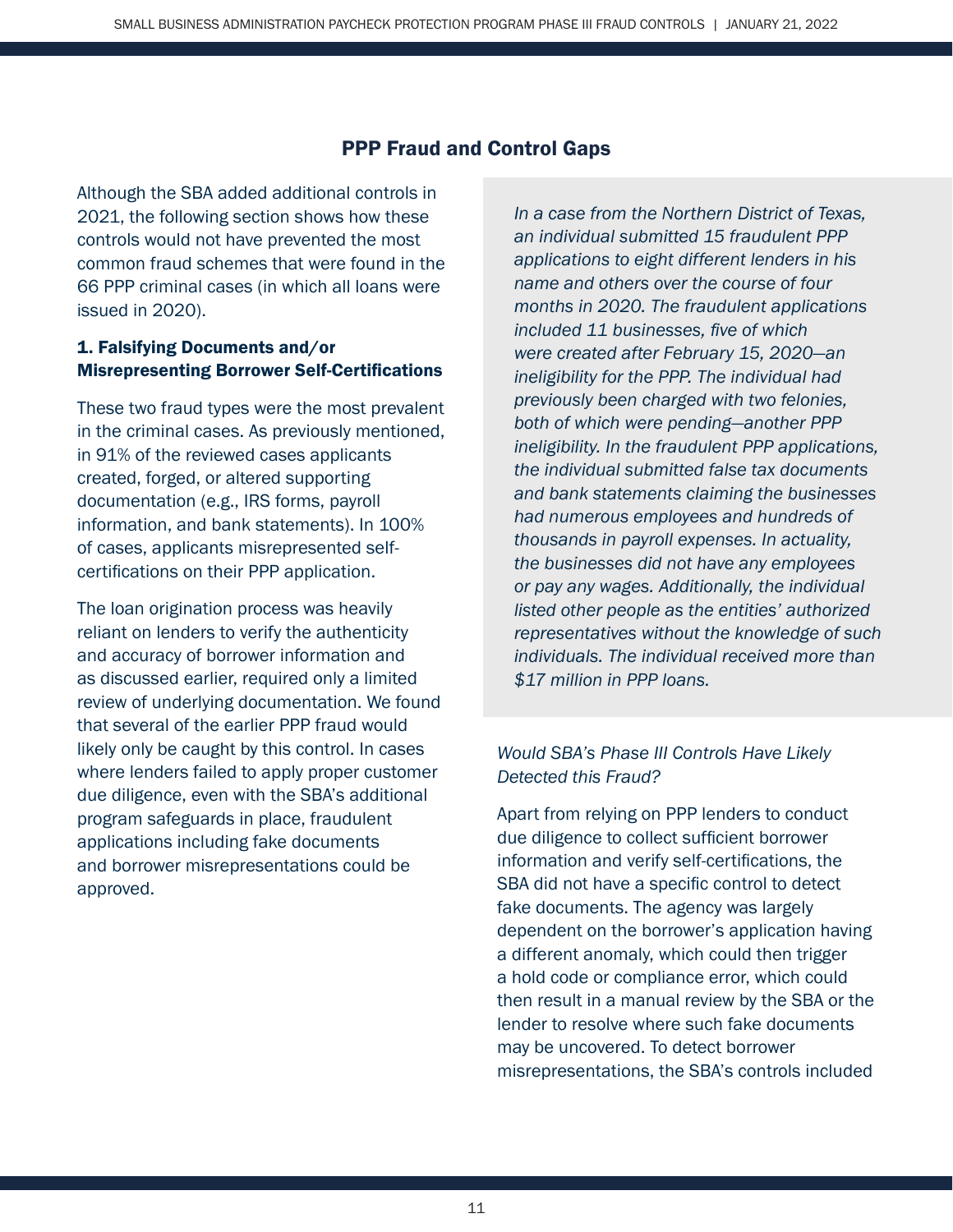E-TRAN system checks, such as the [Treasury Do](https://www.sba.gov/sites/default/files/2020-12/IG%20Memo%20to%20Administrator%20Regarding%20COVID-19%20Additional%20Funding.pdf)  [Not Pay system](https://www.sba.gov/sites/default/files/2020-12/IG%20Memo%20to%20Administrator%20Regarding%20COVID-19%20Additional%20Funding.pdf) $14$  and LexisNexis (a service that enables review of legal documents).

#### *Control gaps:*

Finding instances of fake documents and/ or borrower misrepresentations in the PPP application process relies on incorporating technology systems and due diligence in the loan origination process. For example, automating a control in the PPP Platform to independently verify borrower tax information may have addressed some of the fraud and related schemes. To do this, the SBA needed access to IRS tax information to verify payroll expenses, entity type, payroll calculations, eligible loan value amount, business operating date, and corporate and/or affiliation structures.

Although the IRS is prohibited by law from sharing this information, the SBA can obtain such data through a borrower consent form ([Form 4506-T](https://www.irs.gov/forms-pubs/about-form-4506-t)). In fact, in April 2021, the SBA began collecting tax return transcripts to improve eligibility determinations in its EIDL program. The SBA incorporated up-front controls and validation flags in the application intake tier of its EIDL platform. This now allows SBA to confirm when the business went into operation, entity type, eligible loan value amount, and revenue/cost of goods sold.<sup>15</sup> Although the PPP loan application period ended, the SBA could

still request this information as borrowers apply for PPP loan forgiveness.

Additionally, finding instances of applicants misusing or diverting loan proceeds for ineligible expenses requires due diligence at the front-end to avoid a costly and inefficient "pay and chase" pattern. In 80% of the 66 fraudrelated cases reviewed, applicants misused or laundered the funds for ineligible expenses.<sup>16</sup>

Based on our review of the criminal cases, we identified several instances where lenders detected or froze the funds before disbursement.17 Apart from relying on lenders to conduct due diligence at loan origination and/ or receiving a referral from the SBA OIG or other alerts, the SBA did not have a specific antifraud control to detect misuse of funds and to help identify potentially suspicious transactions prior to disbursing loan proceeds.<sup>18</sup>

Below are examples of mitigating controls to address the vulnerability of PPP payment integrity issues relevant to misuse and diversion of funds.

The SBA [had the ability](https://www.sba.gov/sites/default/files/2020-12/IG%20Memo%20to%20Administrator%20Regarding%20COVID-19%20Additional%20Funding.pdf) to review loan history or previous flags to deter and detect fraud through public screening tools (e.g. the DNP system and LexisNexis) to validate business data prior to approving the loan. However, absent the collection of IRS tax data, conducting realtime sampling of loan applications to detect

18 According to the [Interim Final Rule](https://www.sba.gov/sites/default/files/2021-01/PPP%20--%20IFR%20--%20Paycheck%20Protection%20Program%20as%20Amended%20by%20Economic%20Aid%20Act%20%281.6.2021%29.pdf) (IFR), "The lender must make a one-time, full disbursement of the PPP loan within ten calendar days of loan approval; for the purposes of this rule, a loan is considered approved when the loan is assigned a loan number by SBA."

<sup>14</sup> The Department of the Treasury's Do Not Pay (DNP) Business Center enables federal agencies to check multiple data sources to verify a recipient's eligibility to receive federal payments. The SBA OIG [used](https://www.sba.gov/sites/default/files/2021-03/SBA%20OIG%20%20Report%2021-09.pdf) the DNP service and found that 57,473 PPP loans worth \$3.6 billion were issued to potentially ineligible recipients.

<sup>15</sup> The PRAC did not verify or assess the design or implementation of the up-front controls.

<sup>16</sup> The fraud cases reviewed involved borrowers who laundered or transferred PPP loan proceeds between various bank accounts at different financial institutions, including accounts in Pakistan, and used the funds for personal gain such as luxury purchases (e.g., Lamborghini, gambling excursions) or investments (e.g., stock, cryptocurrency account).

<sup>17</sup> In 2021, lenders made the decision to leave certain loans as "Active Undisbursed" to prevent an applicant from being able to apply at another lender. If the lender cancelled a loan that they determined to be fraudulent, the applicant would have been able to apply at another lender. "Active Undisbursed" is the status initially assigned to the loan guaranty at approval time. The guaranty is approved but the lender has not reported that the loan has been disbursed. Lenders do not receive their processing fees until they report the loan has been fully disbursed.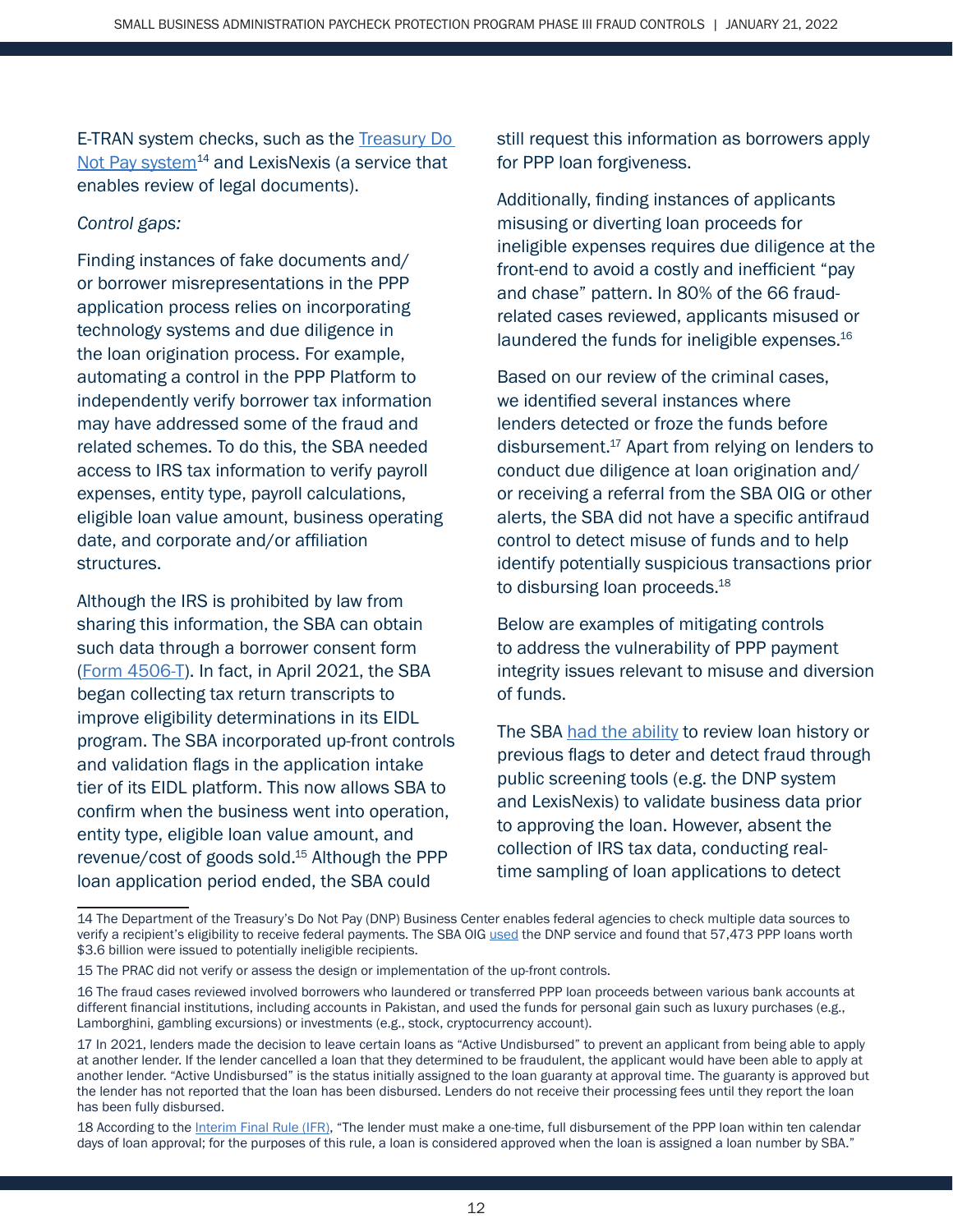and deter improper payments prior to the disbursement of funds could have served as an effective control to hold lenders accountable to complying with the SBA's loan servicing requirements.

The SBA also did not implement antifraud controls in the PPP loan origination process to lock bank account changes after lender verification and track and share potentially fraudulent applicants in real-time across lenders as an early warning system of possible sources or patterns of larger fraud schemes. Also, the SBA did not run a credit check on applicants before disbursing the funds. Although the CARES Act waived this requirement, the SBA may have been able to get an exception to this for new lenders or highrisk lenders.

## 2. Submitting Multiple Fraudulent Applications to the Same or Multiple Lenders

In 86% of the criminal cases, applicants submitted multiple applications to the same or multiple lenders. In some instances, applications contained the same borrower information in multiple applications; and other applications used different business names, phone numbers, addresses, or other information.

Applicants engaged in submitting multiple fraudulent applications were also generally involved in large, complex organized fraud schemes, often in combination with other individuals, and sometimes involved circumventing affiliation rules. For example, applicants could submit their parent company information to one or more lenders and their subsidiary company information to one or more lenders to appear as independent entities, although they are not. This was done in order to obtain multiple loans despite the overlap between them.

*An owner of a Florida talent management company and eight individuals co-conspired and recruited others through a network of business contacts to file fraudulent PPP applications (at least 90 in total) through multiple lenders to receive kickbacks. Six were charged in this scheme by the Northern District of Ohio and three others by the Southern District of Florida. The scheme began with one individual successfully obtaining a fraudulent PPP loan. Following this success, individuals began obtaining additional and larger PPP loans through recruits using fake payroll numbers, falsified IRS documents, edited versions of bank statements and counterfeit checks. In one application, one of the individuals obtained a loan for his company through a bank in New Jersey, facilitated by a financial services company in the same state. The application directed the loan proceeds to be remitted/wired to the applicants' bank in Ohio, but this bank account was not stated in the application. Collectively these eight individuals obtained at least \$17.4 million.*

# *Would SBA's Phase III Controls Have Likely Detected this Fraud?*

The SBA had implemented several data matching features into its upfront controls to identify duplicate applications—an [SBA OIG](https://www.sba.gov/sites/default/files/2021-03/SBA%20OIG%20%20Report%2021-09.pdf)  [recommendation](https://www.sba.gov/sites/default/files/2021-03/SBA%20OIG%20%20Report%2021-09.pdf). For example, a front-end system error on the PPP submission platform warns lenders that prospective applicants already match the names and tax identifiers of previously approved applicants.

The SBA also added a hold code "Potential affiliation issue" that, if flagged, required the SBA to resolve. Additionally, the SBA does one last check in E-TRAN prior to issuing a loan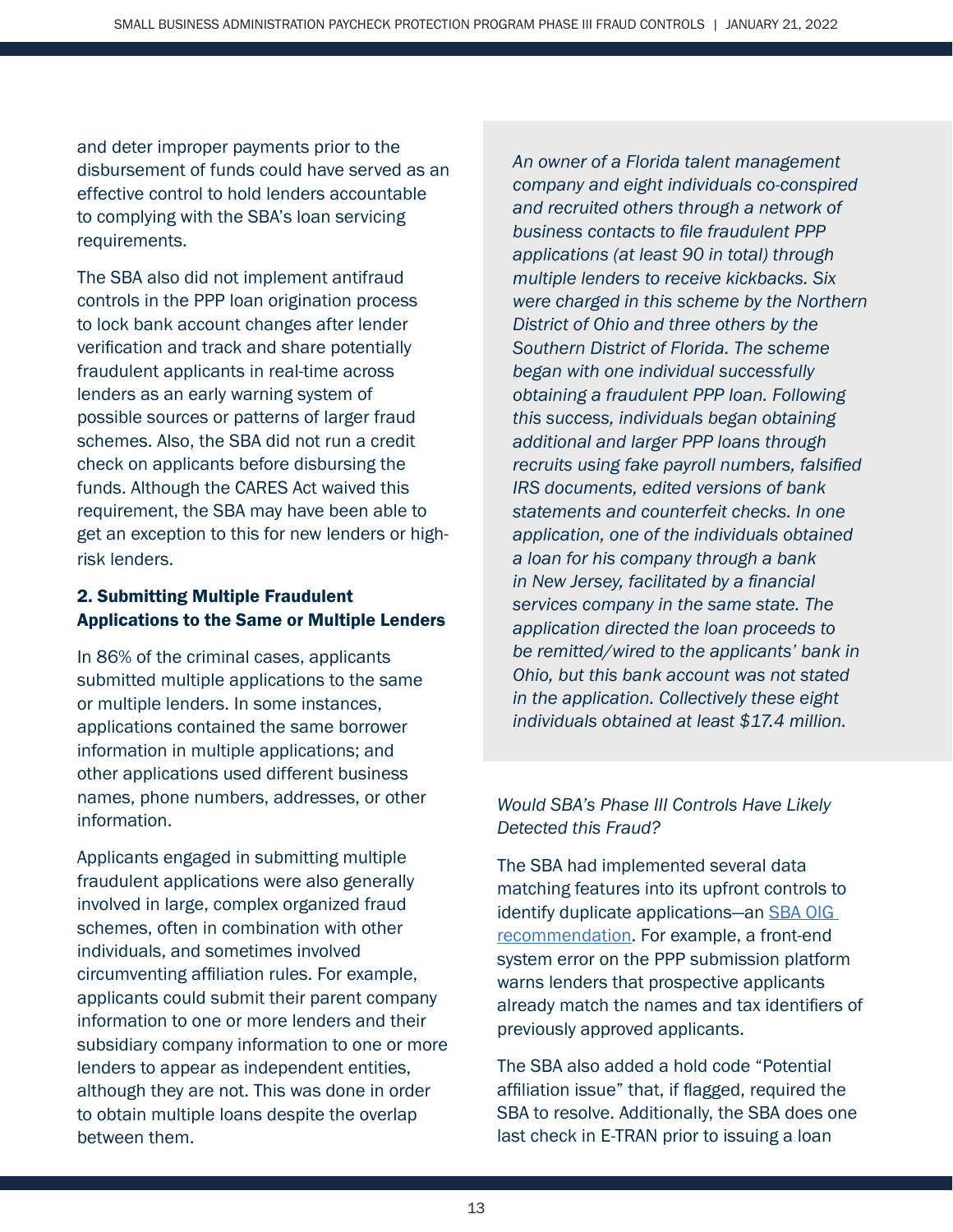number to ensure no duplicates among its searches.

#### *Control Gaps:*

Due to the complexity of the schemes associated with multiple fraudulent applications, limited lender review requirements, and the lenders' ability to resolve hold codes without the SBA review, additional up-front controls would have helped further mitigate the risk of this type of fraud going undetected. As an example, under the lender certification process, lenders had the ability to resolve hold codes and compliance check error messages for two primary API triggers:

- "Applicant Tax ID Discrepancy/Mismatch of TIN (EIN/SSN)"
- "Applicant Name Discrepancy/Mismatch of Entity Name (Individual or Company)"

Below are some examples of control gaps related to this fraud type. The SBA did not:

- Require lenders to enter the applicants' affiliates, as applicable, in the SBA PPP Platform so that the API could have then cross-checked the affiliates with other downstream screening systems prior to disbursement.19
- Track loans that PPP lenders denied and the reasons for denials, such as denied for "EIN not eligible" and embed an alert system into the PPP platform to notify lenders that another lender determined the borrower as ineligible or suspected fraud.
- Collect information on the loans which lenders have internally flagged as ineligible or fraudulent, and incorporate hold codes to allow other lenders to review these

flagged applications more carefully, could reduce instances of applicants' "shopping" for weaker internal controls among lenders. This approach may have allowed lenders with less sophisticated fraud detection controls to leverage the more effective controls of other SBA lenders.

• Obtain Internet weblogs to track the Internet Protocol (IP)<sup>20</sup> or internet address of where borrowers submit applications. For example, in one PPP criminal case, four individuals conspired to submit 16 fraudulent PPP applications, totaling \$3.1M, by providing false employee and wage information, false EINs to make it appear the business was formed prior to February 15, 2020, and fake bank statements. Some of the applications came from the same IP address for different businesses. The criminals used the proceeds to purchase luxury items.

# 3. Creating Fictious Business / Operating **History**

The PRAC's review of PPP criminal cases identified that in 53% of the criminal cases, applicants created fraudulent applications by fabricating fictious businesses and/or shell companies, claiming to have employees and an operating history when in fact no business or employees exist. For example, in some cases applicants applied for an EIN in the name of a fictious and/or shell company and/or a nonexistent company after February 15, 2020, and then falsely represented a business and altered documentation to reflect the EIN as obtained prior to the operating eligibility date. To carry out this scheme, some applicants forged documents, used stolen identities or

<sup>19</sup> If the applicant checked the affiliation box "No" on the PPP application, there was no further review.

<sup>20</sup> The set of rules governing the format of data sent via the internet or local network. An IP address is a unique address that identifies a device on the internet or a local network.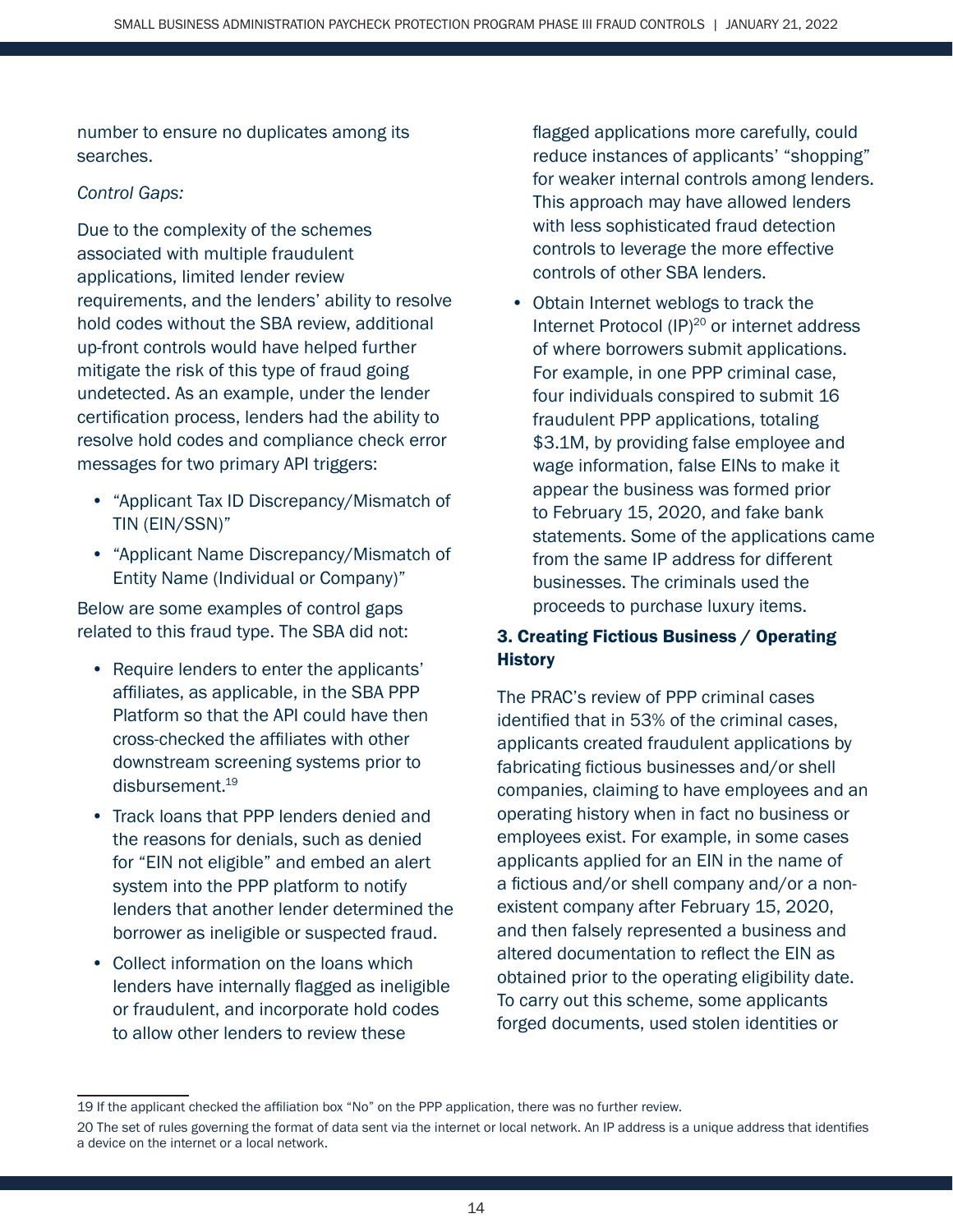created synthetic identities $21$ , and co-conspired with family or business associates or recruited third parties to apply for PPP loans to receive kickbacks or a share of the proceeds.

*In a case in the Eastern District of Texas, an individual filed two fraudulent PPP applications to two different lenders for the same business. The company while incorporated in November 2011 had forfeited its existence in 2018 due to a failure to file a state franchise tax return and/or pay state franchise taxes. However, the individual submitted documentation to make it appear that the business had been in operation after the forfeiture. Ultimately, one of the two applications was approved, and the individual received over \$1.5 million in fraudulent PPP loans.* 

*Would SBA's Phase III Controls Have Likely Detected this Fraud?*

SBA had implemented several hold codes and up-front compliance checks that could flag loans that appeared to be circumventing eligibility requirements and/or had attributes related to this fraud risk area. Lenders could resolve the following hold codes under the lender certification process without the SBA's review:

- Discrepancy/Mismatch of TIN (EIN/SSN)<sup>22</sup>
- Dormant Business Identified/Inactive **Business**
- Applicant Name Discrepancy/Mismatch of Entity Name (Individual or Company)
- Business In Operation after February 15, 2020
- Large Number of Employees at Residential Location/Large Number of Employees at Residential Business Address
- DNP Lists

The following hold codes required the SBA's review:

- Business address is currently vacant
- Business debarred, defaulted loan in last 7 years

Resolving hold codes and compliance checks, however, were highly dependent on secondary reviews by lenders and/or the SBA to verify borrower self-certifications. On February 10, 2021, the SBA issued initial guidance to lenders on documentation requirements. In response to questions raised by lenders, the SBA issued revised guidance on March 29, 2021.

The following section highlights examples of the guidance the SBA gave to lenders through Frequently Asked Questions (FAQs) and procedural notices with respect to borrower selfcertifications. <sup>23</sup>

#### Payroll cost calculations:

*"Providing an accurate calculation of payroll costs is the responsibility of the borrower on the Borrower Application Form.…Lenders are expected to perform a good faith review, in a reasonable time, of the borrower's calculations and supporting documents concerning average* 

<sup>21</sup> A *synthetic identity* is a combination of fabricated credentials where the implied identity is not associated with a real person. Fraudsters may create synthetic identities using potentially valid SSNs with accompanying false PII.

<sup>22</sup> SBA officials told the PRAC that SBA had been working through a data exchange MOU with the IRS since last year to gain access to such data. According to an SBA official, SBA may have also requested EIN registration data for its RRF program.

<sup>23</sup> The SBA, in consultation with the Treasury, issued guidance in 2020 and 2021 in the form of 26 Frequently Asked Questions (FAQs) to borrowers and lenders to address questions concerning the PPP, as of June 1, 2021. According to the FAQs, borrowers and lenders may rely on the guidance as the SBA's interpretation of the CARES Act and the PPP Interim Final Rules. SBA also issued 30 IFRs and several procedural notices to lenders, as of June 1, 2021. These documents served as guidance to lenders and notices of program eligibility changes.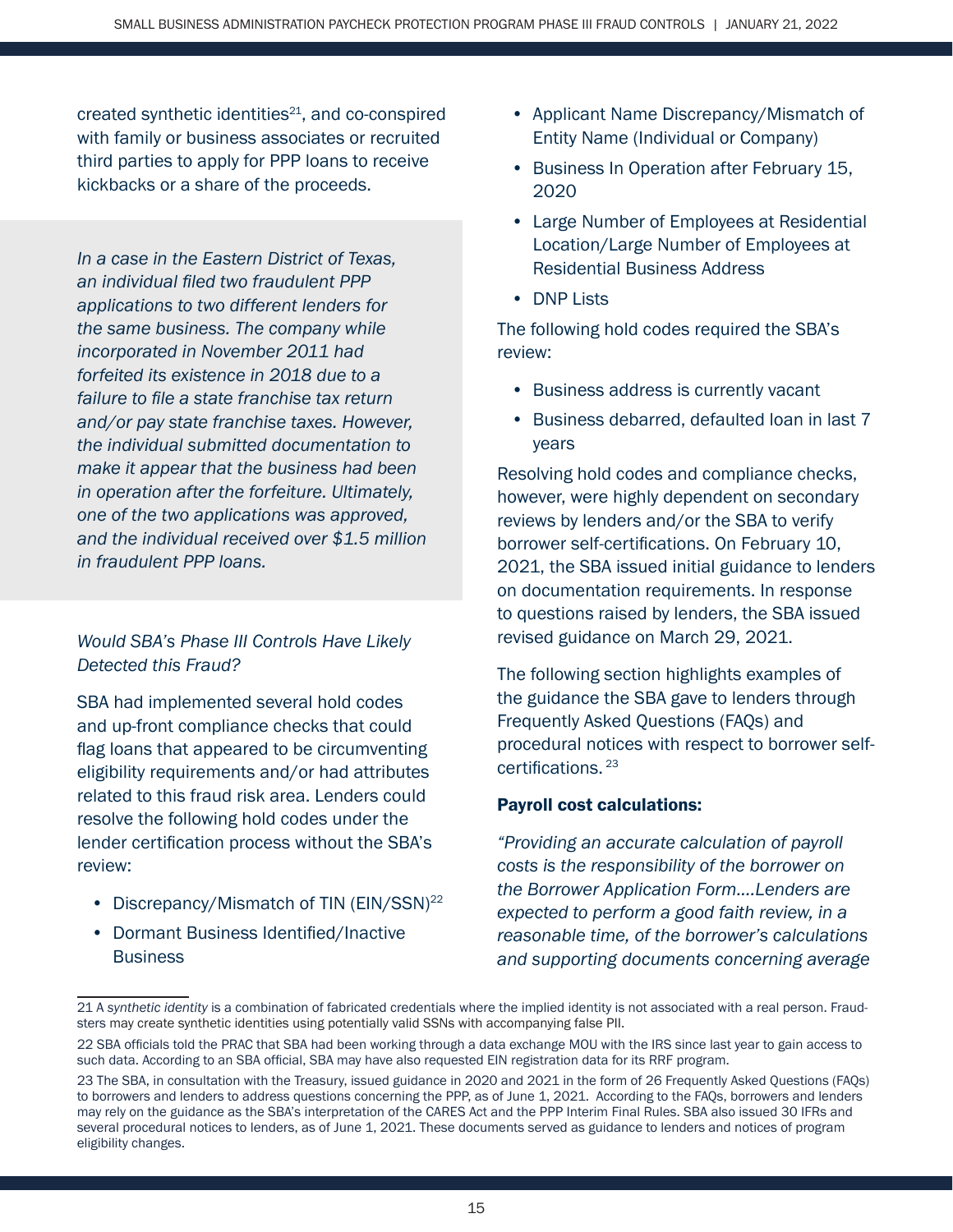*monthly payroll costs. For example, minimal review of calculations based on a payroll report by a recognized third-party payroll processor would be reasonable. In addition…lenders may rely on borrower representations, including with respect to amounts required to be excluded form payroll costs."* 

**Affiliation Rules:** The SBA does not require lenders to make an independent determination regarding applicability of affiliation rules. According to the SBA:

*"It is the responsibility of the borrower to determine which entities (if any) are its affiliates and determine the employee headcount of the borrower and its affiliates. Lenders are permitted to rely on borrowers' certifications."* 

E-TRAN may have also detected an anomaly or suspicious EIN with its third-party data provider, LexisNexis or in other datasets.

#### *Control Gaps:*

In addition to implementing an automated control to independently verify borrower tax information, as discussed above, the SBA may have benefitted from live sampling of higher risk lenders, particularly those new to SBA lending.

The SBA's access to EIN registration data is limited.24 The SBA told the PRAC that as part of its final fraud-dispositioning in its EIDL program, all applications are run against a master list of EINs from hotline complaints and investigations in E-TRAN that have been flagged as barred or suspicious. The SBA should continue to work with the IRS to access EIN registration data.

#### 4. Fraud: Identity Theft/Synthetic Identities

Of the 66 fraud cases reviewed, 21% involved applicants who used the personal or business information of persons known or unknown to them, and/or alive or deceased to obtain one or more PPP loans.<sup>25</sup> This could include an applicant falsely claiming ownership of an existing business or stealing another's identity and registering a legal business in addition to other criminal activities involving identity deception. Creating synthetic identities includes applicants who combined real and fake personal information where the implied identity is not associated with a real person.

*In a case from the District of Rhode Island, two individuals devised a scheme to create fraudulent PPP loan applications and supporting documentation for four different restaurants, one of which was not open prior to February 15, 2020, or anytime thereafter. One of the individuals did not own or have any role in the second restaurant and misrepresented his brother as having business ownership—a repeat offense from an unrelated fraud scheme. This individual submitted his brother's social security number on behalf of two of the restaurants without his consent.*

## *Would SBA's Phase III Controls Have Likely Detected this Fraud?*

The SBA's access to DNP datasets (e.g., death sources) helped mitigate this fraud risk.<sup>26</sup> However, the controls were less likely to catch

<sup>24</sup> SBA officials told the PRAC they had been working through a data exchange MOU with the IRS since last year to gain access to such data. According to an SBA official, the agency may have also requested EIN registration data for its RRF program.

<sup>25</sup> The percentage of cases involving identity theft may potentially increase in 2021 given the expansion of new lenders brought on who had no prior business with SBA programs or customers.

<sup>26</sup> According to SBA officials, SBA engaged with Treasury around the September/October 2020 timeframe to gain direct access to data sources on the DNP list but were unable to do so until March 2021 when Treasury issued its revised Computer Matching Agreement (CMA). From January to March 2021, SBA provided loans daily to Treasury to verify borrowers on DNP lists.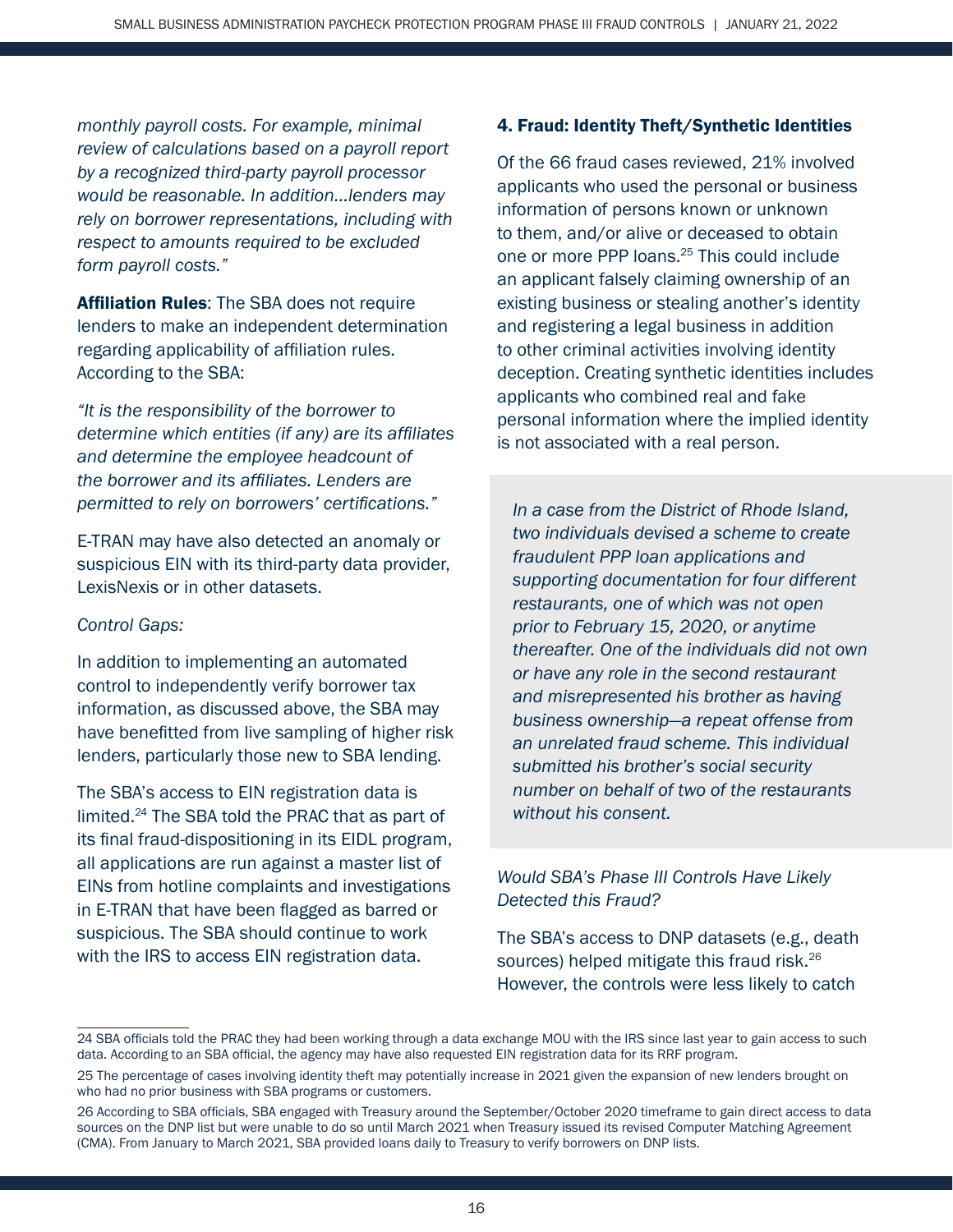other cases of identity theft and synthetic identity theft involving different fraud elements.

#### *Control Gaps:*

Below are some examples of control gaps related to stealing identities and creating synthetic identities. As discussed earlier, SBA did not:

- Issue credit report statements to borrowers
- Obtain Internet weblogs to track IP and email addresses
- Track denied PPP loans and the reasons for denials

Additionally, although 7(a) lenders were required to report suspicious activity to the SBA OIG under the existing terms of the 7(a) program, it was not until July 2021 that the SBA asked all participating PPP lenders to report suspected application fraud to the SBA OIG and to its Office of Credit Risk Management. Having this information sooner may have allowed the

SBA to modify thresholds in their up-front loan submission process. If not already being done, the SBA should use the information for the PPP loan forgiveness process.

Identity theft is a high priority for the PRAC across all COVID-19 pandemic programs.

Numerous reports and media releases by civil society and other non-governmental and independent watchdog organizations have also issued reports studies involving PPP identity theft. For example, in 2020, the Federal Bureau of Investigation's Internet Crime Complaint Center [reported](https://www.ic3.gov/Media/PDF/AnnualReport/2020_IC3Report.pdf) receiving thousands of complaints regarding emerging financial crime revolving around CARES Act stimulus funds, including PPP.

Providing a way for victims of identity theft to easily report misconduct, via an online customer service process, is an important tool in the detection system.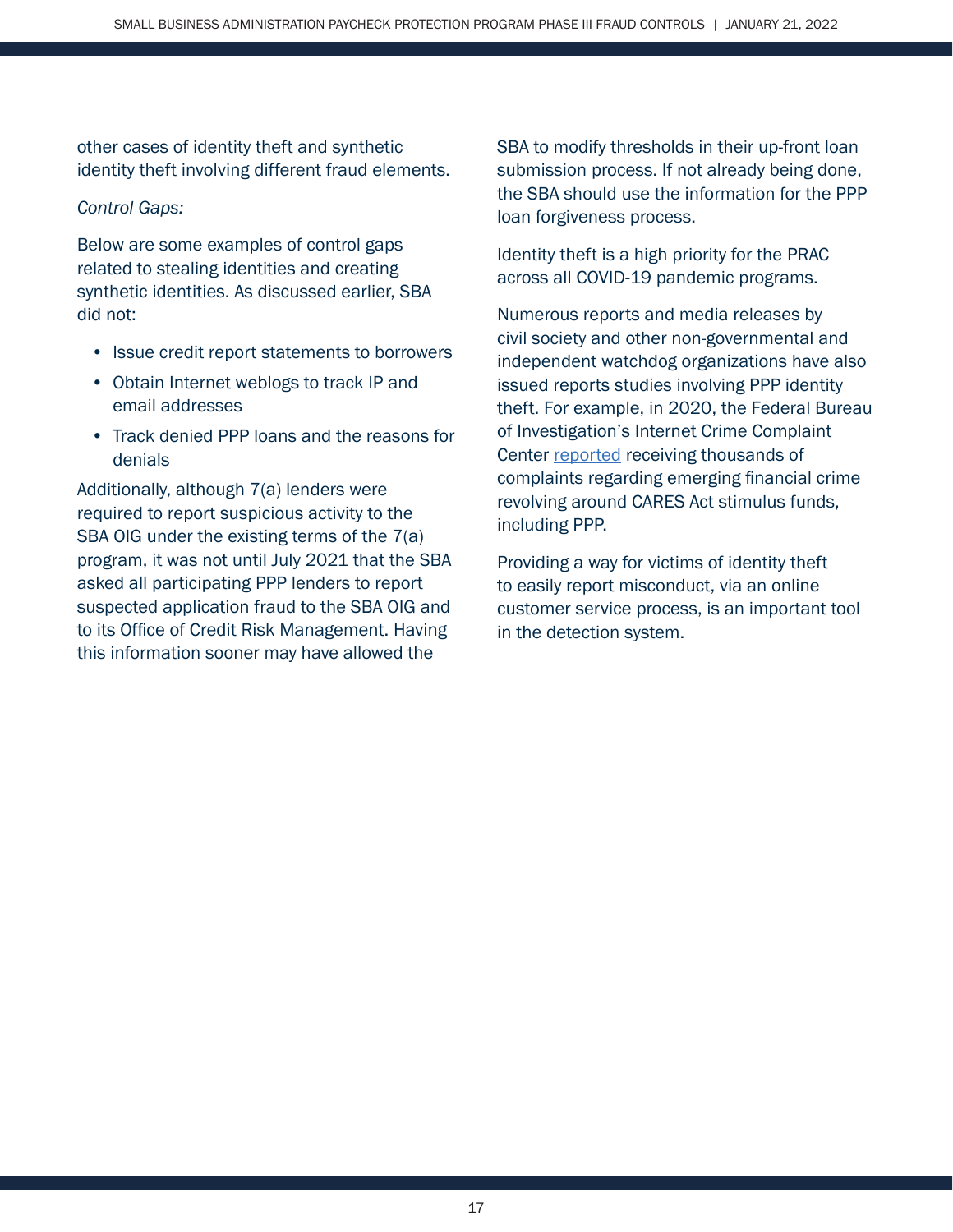# Importance of a Fraud Risk Assessment in Designing and Implementing Controls

The SBA has made considerable progress in adding the up-front antifraud controls for the 2021 PPP loans. However, the SBA's reticence to conduct a formal fraud risk assessment for PPP calls into question the SBA's continual commitment to an antifraud tone and a stop to the "pay and chase" model found in the 2020 PPP criminal cases. The SBA's design and implementation of its Phase III controls would have significantly benefitted from a formal fraud risk assessment prior to the re-launch of PPP in January 2021. The PRAC found that a key underlying factor contributing to the control gaps in SBA's PPP Phase III antifraud controls was the lack of a formal fraud risk assessment.

A fraud risk assessment helps agencies combat fraud in a strategic, risk-based way with:

- a continual commitment to creating a culture to fraud risk management,
- ongoing assessment and monitoring of fraud risks to determine a fraud risk profile,
- designing and implementing a strategy with specific control activities to mitigate assessed fraud, and
- evaluating and adapting fraud risk activities as changes to the program may evolve.

## *Commitment to Creating a Culture of Fraud Risk Management*

Best practices call for sound fraud risk management practices and due diligence in fraud prevention, detection, and response to mitigate the risk of fraud, waste, and abuse. On December 9, 2021, the SBA approved a Fraud Risk Assessment Summary Report

and assessment workbook that its contractor had developed, dated October 29, 2021, for its PPP and EIDL programs—an open GAO recommendation. Among other things, the fraud risk assessment identified high, medium, and low fraud risks within the PPP and EIDL programs, including some risks that are the result of technology gaps, internal control weaknesses, and/or lack of compliance with requirements. The SBA's contractor made recommendations, several of which reinforce the GAO's prior recommendation related to documenting an antifraud strategy for the PPP which would outline a strategic approach to managing fraud risks. 27

Additionally, on November 15, 2021, the SBA's independent auditor reported that SBA did not adequately document the internal control system and processes related to the implementation of new programs, including RRF, and did not implement an effective risk assessment process for PPP loan guarantees. For example, the 2021 PPP loan guarantees were subject to a limited set of validation checks as compared to the 2020 PPP loan guarantees without a documented risk assessment determining the rationale for why a lower response was necessary.

#### *Ongoing Assessment and Monitoring*

With respect to ongoing assessment and monitoring, the SBA told the PRAC that it did not monitor PPP lenders on the approved lender list during loan origination. In July 2021, the agency was in the process of developing aspects of its lender oversight plans but provided the PRAC an overview document which appeared to

<sup>27</sup> In March 2021, GAO [reported](https://www.gao.gov/assets/gao-21-577.pdf) that SBA did not conduct a comprehensive fraud risk assessment for its COVID-19 pandemic programs, including PPP, and did not document its antifraud strategy for PPP which would outline a strategic approach to managing fraud risks. On December 10, 2021, the SBA provided the PRAC a Fraud Risk Assessment Summary report and assessment details that one of its contractors issued to the SBA.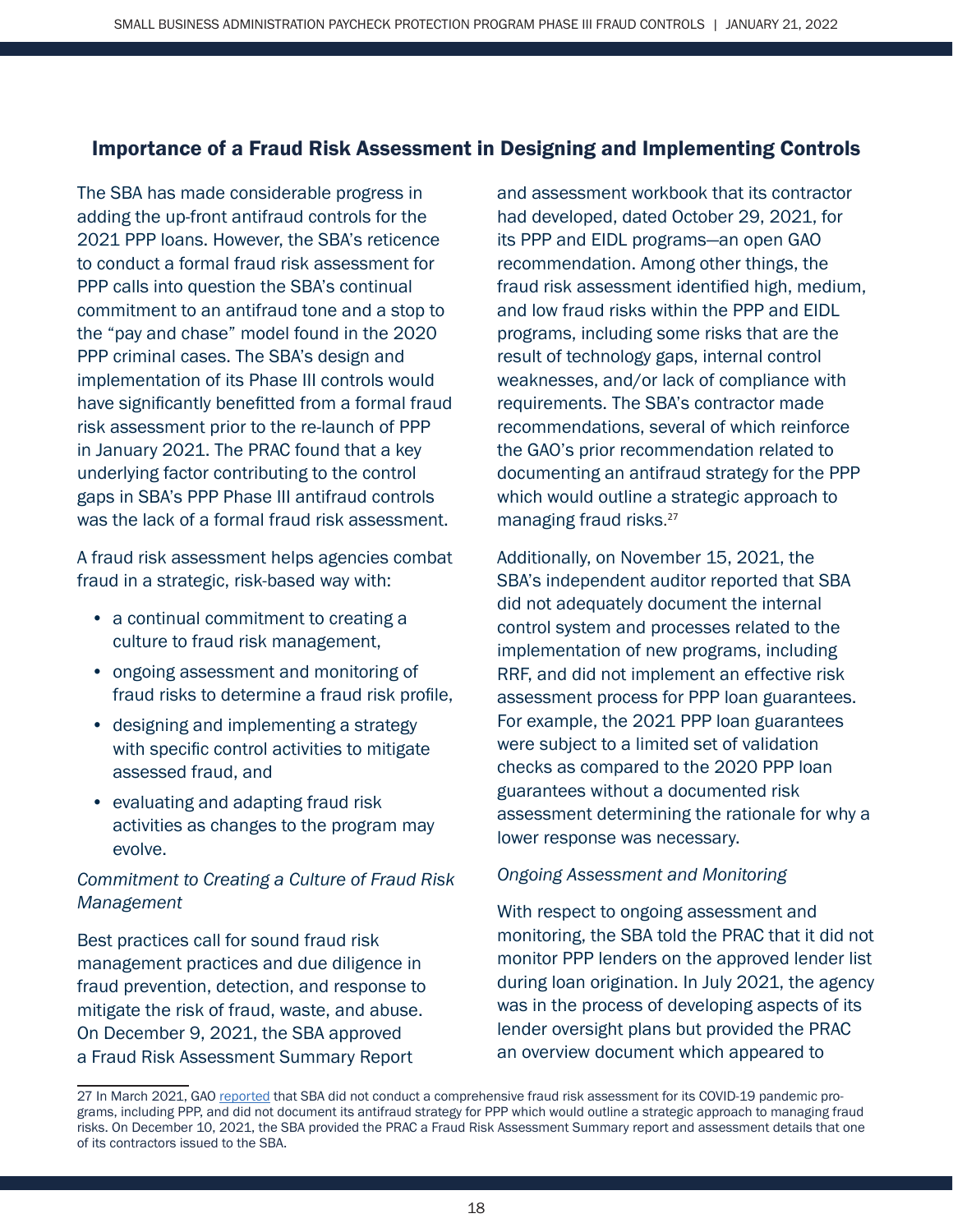focus largely on the aggregate risk of the PPP portfolio at loan forgiveness. The SBA began an aggregate review process to identify trends within and across lenders in March 2021.

The PRAC believes on-site lender and servicer reviews should not wait until after the loan is approved and disbursed. Also, criminals who received loan proceeds and have not been caught may never apply for forgiveness. Without monitoring lenders, there is no assurance lenders conducted adequate customer due diligence. The SBA would need to conduct an extensive post-audit on at least the high-risk lenders to assess whether the lender conducted a "good faith" review of the applicant and was eligible to receive the processing fee. If not, the SBA should recoup the fees.

## *Designing and Implementing a Strategy with Specific Control Activities to Mitigate Fraud*

According to the SBA, during the retrospective review of the 2020 loans, its contractor had identified some fraud risks and challenges, and corresponding mitigation strategies/residual risks. While not a formal fraud risk assessment, taking a step further to map the fraud risks to specific control activities (i.e., to the Phase

III controls) may have helped mitigate the assessed fraud and inform rule development. For example, according to the SBA, it did not adapt the results of manual reviews over time to edit rules or tune thresholds partly due to concerns related to statutory timeframes for forgiveness. Instead, SBA tailored the manual review process to mitigate the risks of any loans reviewed that triggered an alert or flag.<sup>28</sup>

## *Evaluating and Adapting Fraud Risk Activities as Changes to the Program Evolve*

Lastly, given the evolving set of PPP program changes, using analysis of identified fraud and fraud trends, conducting continuous monitoring, and communicating results across lenders could have served as an early warning system to help modify existing fraud controls and thresholds and respond quickly to emerging risks, thus minimizing the impact of fraud. Without a rigorous fraud risk framework already in place, keeping pace with the evolving program changes would have been challenging for SBA to adapt and respond to new and emerging risks and assess whether they necessitate additional controls.

<sup>28</sup> In July 2021, the PRAC requested the SBA provide documentation detailing its manual review process. As of December 10, 2021, the manual review process is still undergoing review and has not yet been released to the PRAC.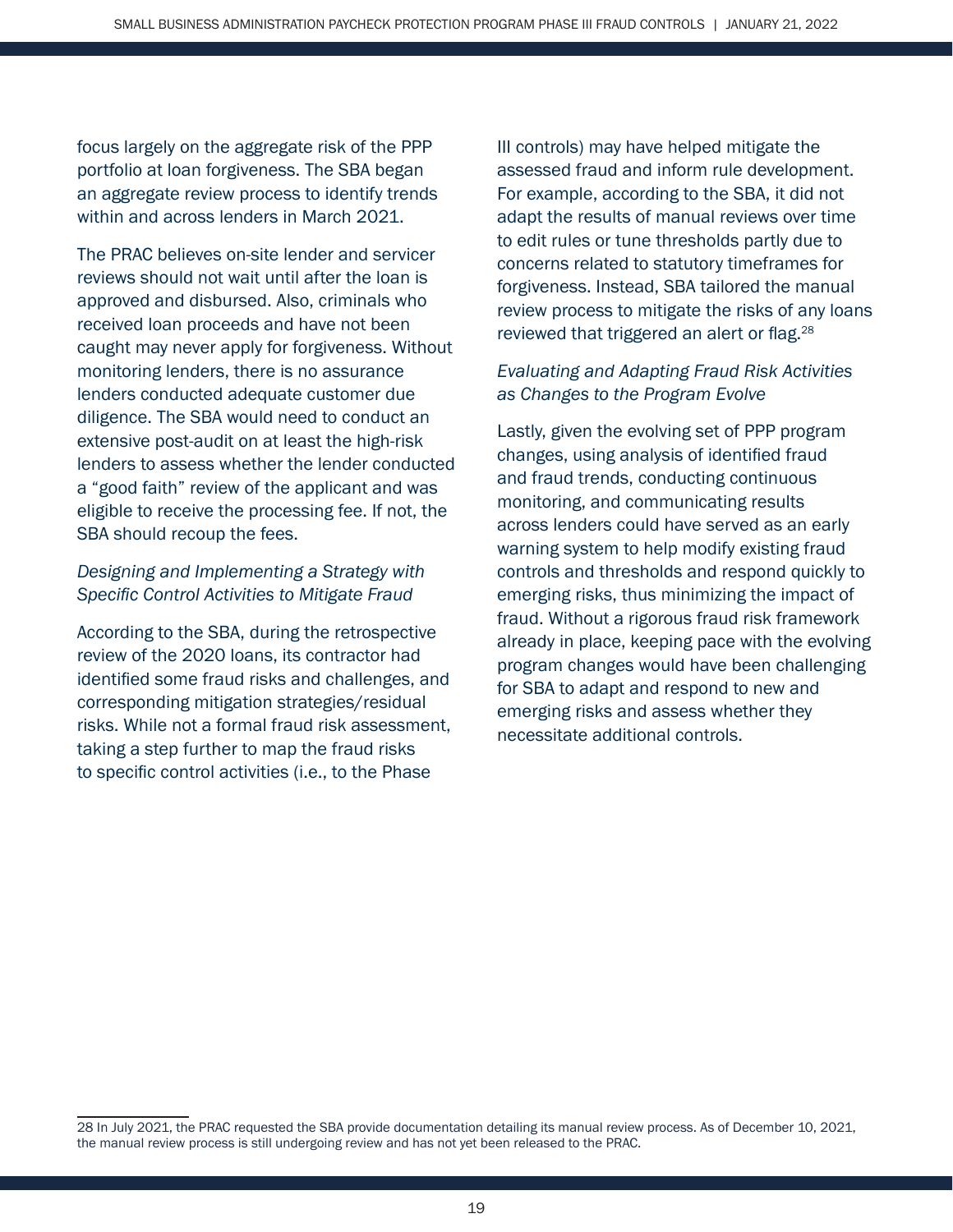# Appendix A: Scope and Methodology

The objective of this limited scope evaluation was to examine whether the SBA's Phase III PPP controls, those in place for the 2021 loans (and purportedly being applied in SBA's Restaurant Revitalization Fund (RRF) program), would have likely detected the fraud that has been identified in PPP criminal cases.

The scope of our review of PPP fraud included a review of 66 publicly released DOJ) PPP cases from May 2020 to December 2020 and associated court documents to identify the fraud schemes that resulted in criminal charges, then an assessment of the Phase III controls that the SBA put into place in 2021 to determine whether they would have likely detected the fraud that occurred and not allowed the loan to be processed. Additionally, we reviewed the SBA's 2020 Phases I and II controls to identify what changed and the deficiencies the SBA addressed when it relaunched the PPP in January 2021.

To assess whether the Phase III controls would have likely detected the fraud that occurred, we identified the top fraud schemes/fraud types from the 66 cases and retrospectively mapped the controls to the specific fraud to identify any gaps in controls or residual fraud risks. This assessment entailed conducting multiple interviews with SBA officials, including obtaining a limited walkthrough of the 2021 loan origination process, and obtaining several documents and other information in response to inquiries. We also conducted an interview with Treasury officials as it relates to the SBA's access and use of the Do Not Pay system and the approval of nonbank/non-federally regulated lenders new to PPP.

Throughout the evaluation, we monitored 2021 PPP and RRF criminal cases to identify any potential instances of alleged fraud continuing to occur after the SBA implemented its 2021 safeguards.

#### Limitations

We obtained documentation from the SBA on the controls they purportedly implemented or planned to implement in the RRF, but due to the limited scope evaluation, we did not conduct a detailed review or assess their effectiveness. Also given the limited scope, we did not assess the integrity, accuracy, and/or availability of SBA's loan origination PPP platform or the systems or databases that PPP lenders used to verify borrowers' self-reported loan information. We did, however, obtain a subset of hold codes from the loans associated with the 66 cases to obtain a general understanding of the treatment of hold codes relevant to PPP loans in 2021.

Any gaps in controls identified through the limited testing, would only represent examples of control weaknesses, and should not be construed as pervasive or systemic weaknesses.

Additionally, there were limitations in the completeness and availability of data on lenders associated with the 66 cases. Lender information for many of the loans was not always complete and/or available in the public and non-public PPP data sources.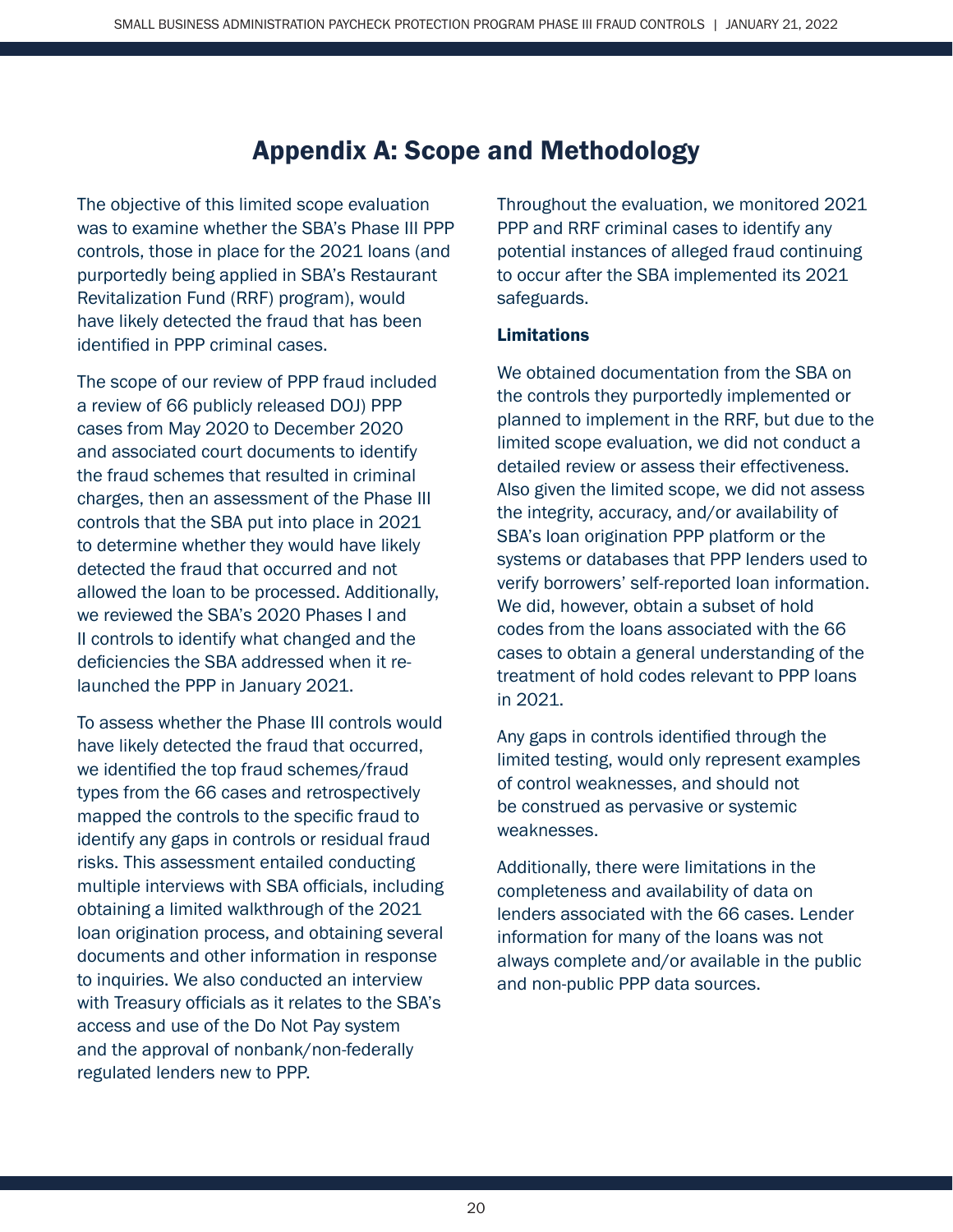#### **Coordination**

We coordinated with the SBA OIG prior to announcing the evaluation to ensure their ongoing work is safeguarded and deconflicted from the PRAC reporting. We also coordinated with the SBA OIG and the SBA on the status of prior recommendations and findings and with the GAO on prior related work and recommendations.

The PRAC conducted this evaluation from April 29, 2021, to December 31, 2021, in accordance with the Quality Standards for Inspection and Evaluation issued by the Council of the Inspectors General on Integrity and Efficiency (CIGIE).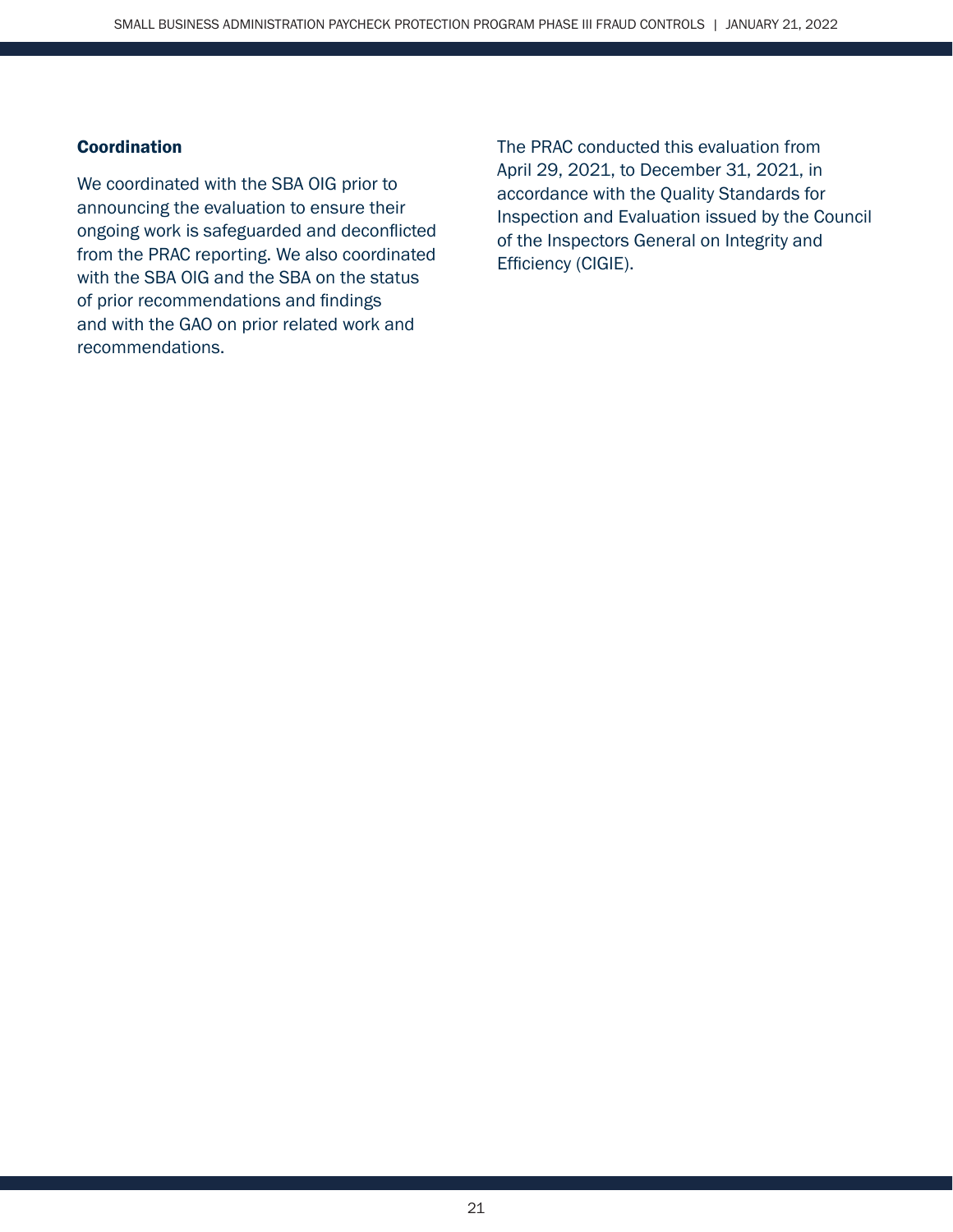# Appendix B: SBA's 2020 Loan Origination Process and PPP Safeguards

The SBA leveraged the controls from its 7(a) program to help design the controls for the PPP. In the 7(a) program, the SBA relies on the lender to know their customer and has an underwriting role. Because the SBA had no underwriting role in PPP, it structured the PPP loan origination process most similarly to its SBA Express loan program and Preferred Lender

Program, where underwriting is performed by the SBA's delegated lenders.<sup>29</sup> According to the SBA, it used these assumptions, in addition to the temporary nature of the PPP with a highvolume of loans and the statutory timeframe for forgiveness, to design and implement antifraud controls for the 2020 loans. Some of the controls extended into 2021.

#### Figure 3: SBA Processing of PPP Loans with 2020 Controls (referred to as Phase I and II)



*Source: PRAC analysis of SBA documentation of Phase I and II controls and process information*

Below is a full list of SBA's 2020 PPP (Phases I and II) antifraud controls:

## Approved PPP lender list and Lender KYC (as discussed in Phase III controls)

E-TRAN Platform Updates – The SBA modified controls (added and removed) to its existing 7(a) loan submission platform (E-TRAN),

including adding a feature to identify borrowers with duplicate tax identifiers. SBA removed controls to identify ownership and controlling interest in a business. Notably, PPP disbursed more than 4,200 loans to borrowers with the same tax and business identifiers in early 2020, despite this feature.

<sup>29</sup> SBA Express program features an accelerated turnaround time (within 36 hours) for SBA review.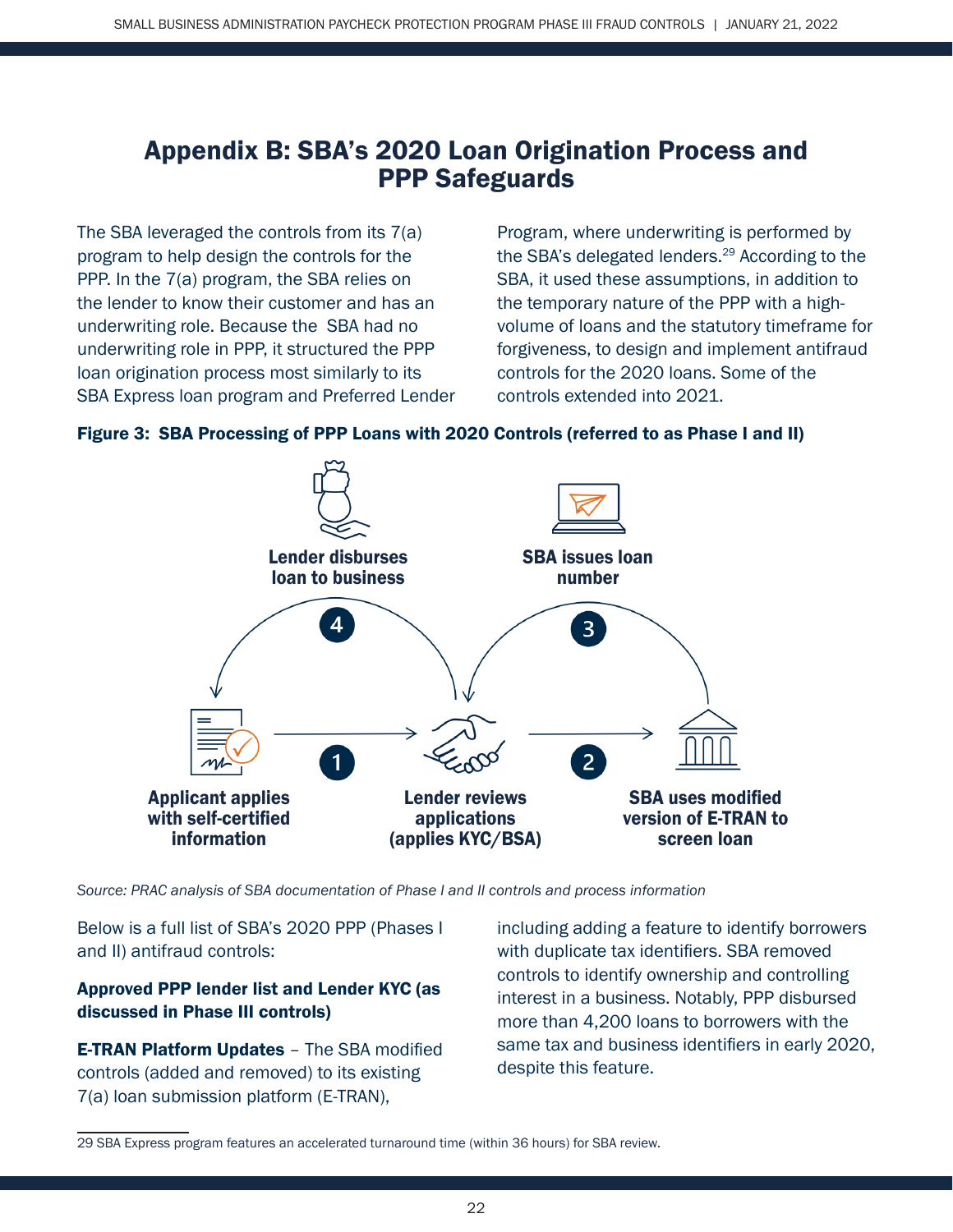When it came time to begin forgiving loans, SBA introduced several additional safeguards to its 2020 loan forgiveness process by instituting:

Automated Screening Rules – The SBA, in conjunction with its contractor, retroactively screened all 5.2 million loans that lenders approved in 2020 against publicly available information and 19 fraud detection rules that, according to SBA documentation, resulted in about 1.9 million "alerted loans." Alerted loans identified anomalies or attributes that could indicate noncompliance with eligibility requirements, fraud, or abuse. For example, the automated screening tool flags loans made to a borrower in active bankruptcy or who used the TIN of a deceased person. Other screening rules included:

- Criminal Record<sup>30</sup>
- Inactive Business
- Mismatch of TIN (EIN/SSN)
- Entity in Operation after February 15, 2020
- Large number of Employees at Residential Business Address
- Maximum Loan Size (annual salary limit)
- Business address is currently vacant (according to public record)

Aggregate Review - Used as an additional screening process, the aggregate review was intended to identify and analyze relationships across loans, borrowers, and lenders to identify potentially suspicious relationships and activities. SBA's contractor used a proprietary rules-based script to analyze the PPP loan portfolio.31

Manual Review of Loans Less Than \$2 Million – In addition to automated screening, using internet searches and public data records to check information contained in borrowers' applications, SBA's contractor manually reviewed certain loans less than \$2 million that triggered an alert or flag to determine whether the loan required referral to SBA for further action. Manual review flag(s)/alert(s) included:

- Do Not Pay (DNP),
- Borrower or Lender is Involved in OIG Investigation
- Duplicate TIN
- FBI Identified as Fraudulent Tax

Batch-Dispositioning Loans as No Further Action - In fall 2020, the SBA authorized its contractor to develop a proprietary modeling tool to expedite the manual review process of the remaining alerted loans by batchdispositioning certain groups as "No Further Action."<sup>32</sup>

In addition, the SBA also manually reviewed the loans "Requiring Further Action" as well as a sample of loans under \$2 million.

Hold Codes – The results of the automated screenings and manual reviews yielded hold codes on certain suspect 2020 PPP loans, prohibiting borrowers for both loan forgiveness and receiving additional PPP funds in 2021 until the hold codes were cleared. For example, borrowers that submitted a Second Draw loan application with a hold code or compliance error from the 2020 screening process was put on hold in 2021 until resolved.<sup>33</sup>

<sup>30</sup> SBA revised its guidance on criminal records in June 2020 and again in March 2021, which impacted the parameters for mitigating these rules.

<sup>31</sup> As of December 10, 2021, the PRAC has not received details on SBA's aggregate review process.

<sup>32</sup> According to SBA's independent auditors' [report](https://www.sba.gov/sites/default/files/2021-11/OIG%20Final%20Report%20-%20Independent%20Auditors%E2%80%99%20Report%20on%20SBA%E2%80%99s%20FY%202021%20Financial%20Statements%20%28Report%2022-05%29.pdf) on November 15, 2021, SBA did not demonstrate effective monitoring controls over the results from its contractor involved in the 2020 PPP loan review process. Loans determined by the contractor as "No Further Action" were not subsequently reviewed by SBA.

<sup>33</sup> As [reported](https://www.gao.gov/assets/gao-21-577.pdf) by GAO, "according to SBA officials, as of March 2021, SBA was issuing loan numbers for more than 96 percent of new loans within 48 hours of submission, and there were about 190,000 applications with outstanding hold codes."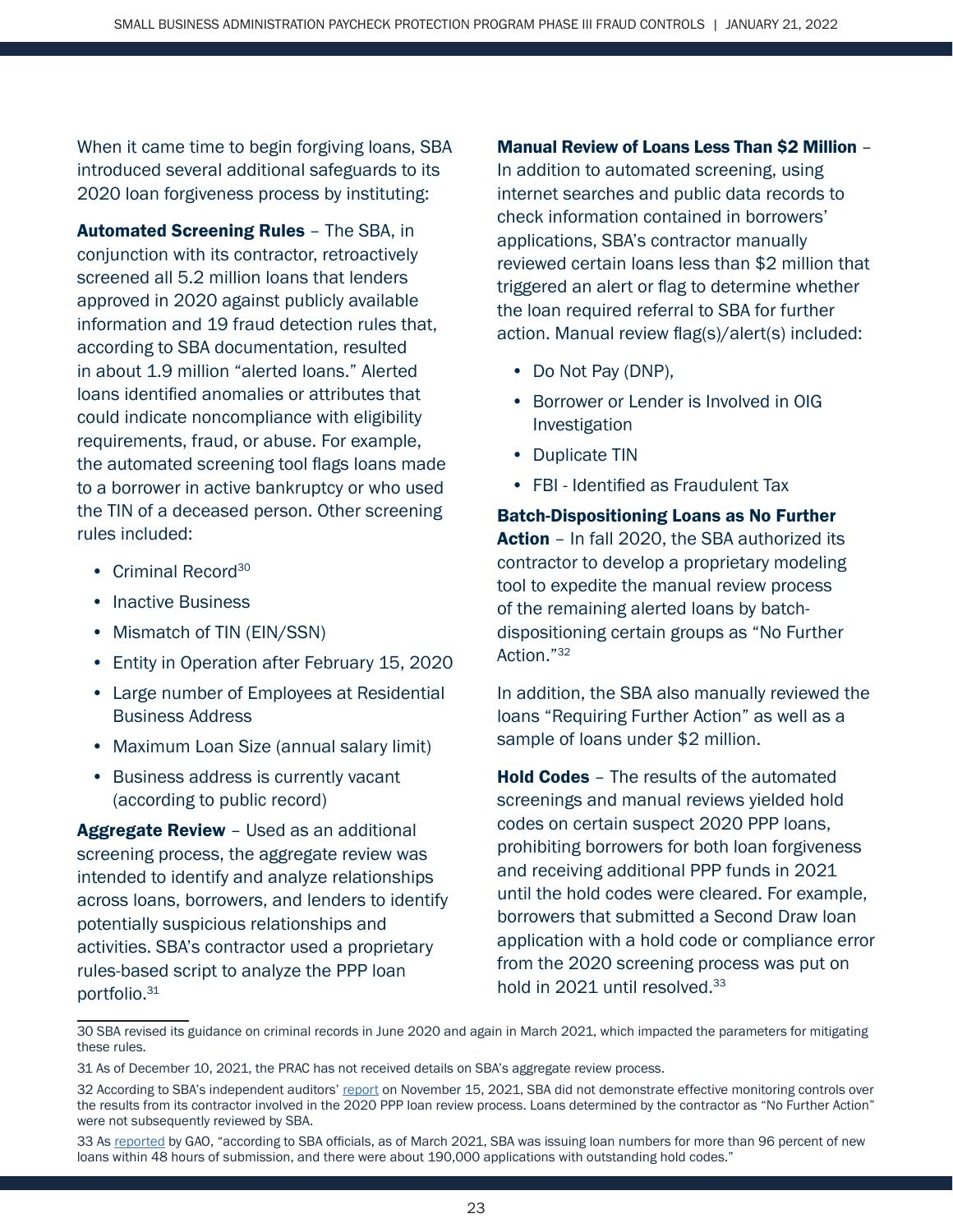In December 2020, the SBA's independent financial statement auditor [reported](https://www.sba.gov/sites/default/files/2020-12/OIG%20Final%20Report%2021-04%20Consolidated%20Financial%20Statement%20Audit.pdf) deficiencies considered to be material weaknesses in internal controls over financial reporting as it relates to the approval and reporting of PPP loan guarantees and entity level controls, among others. For example, the auditor reported that there were over 2 million approved PPP loans with an approximate value of \$189 billion flagged by management for

one or more of 35 reasons (e.g., business in operation after February 15, 2020, mismatch of TIN/EIN/SSN, criminal record, mismatch of individual or company entity name, aggregated data mismatch, or inactive business). SBA was unable to provide the auditor adequate documentation to support a significant number of transactions related to PPP due to inadequate processes and controls.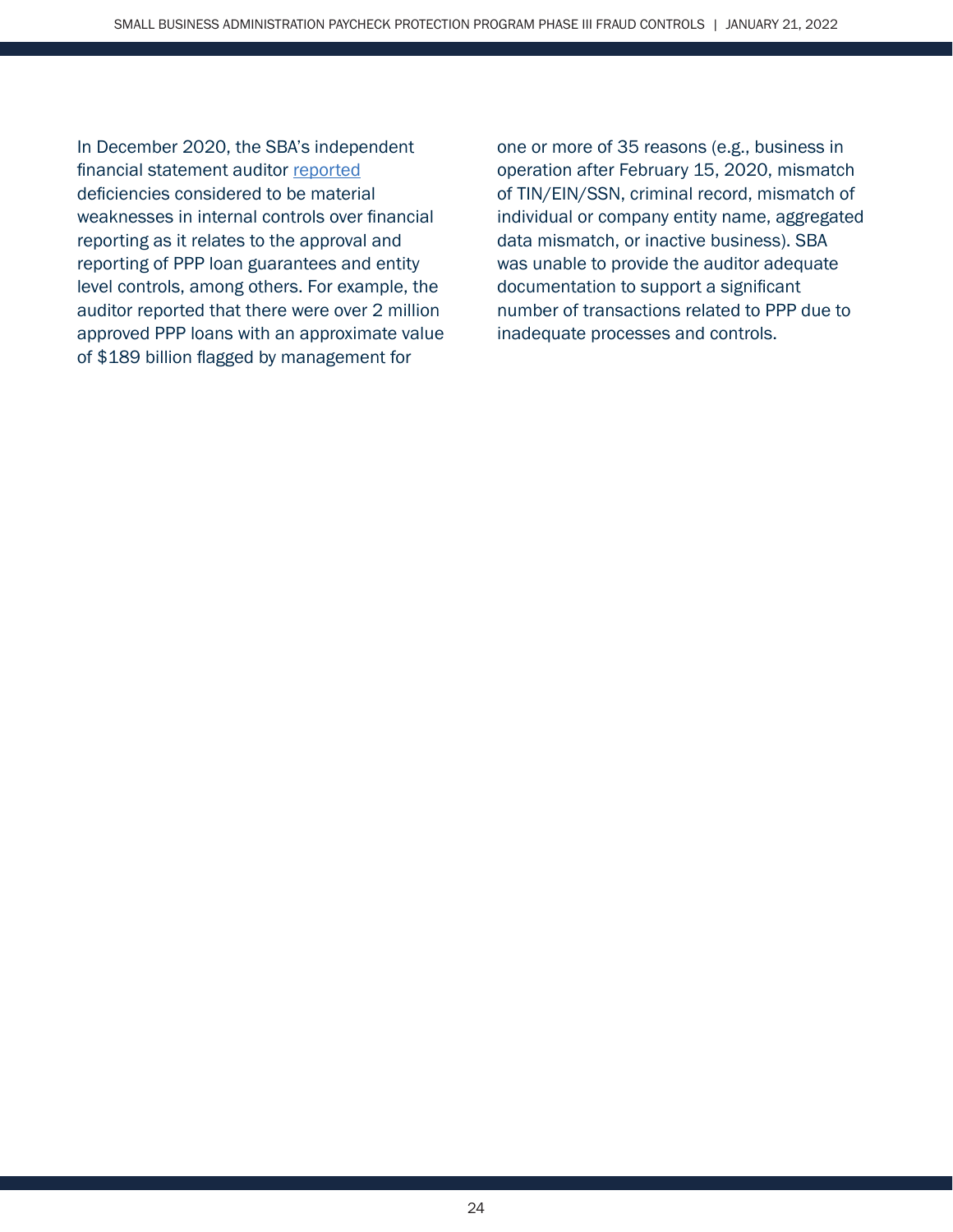# Appendix C: 66 DOJ PPP Fraud-Related Criminal Cases from May 2020 to December 2020

| <b>DOJ Press Release</b>                                                                                                                                                  | <b>Criminal Charges</b>                                                                                              | Fake<br><b>Documents</b> | <b>Multiple</b><br>Applications | Fake<br>Business/<br>Operating<br><b>History</b> | ID Theft/<br>Synthetic<br>ID <sub>S</sub> | <b>Misrepresenting</b><br>Self-Certified<br>Information |
|---------------------------------------------------------------------------------------------------------------------------------------------------------------------------|----------------------------------------------------------------------------------------------------------------------|--------------------------|---------------------------------|--------------------------------------------------|-------------------------------------------|---------------------------------------------------------|
| Case 1: Two Charged in Rhode Island with<br><b>Stimulus Fraud</b>                                                                                                         | Bank fraud, aggravated identity<br>theft                                                                             |                          |                                 |                                                  |                                           |                                                         |
| Case 2: Reality TV Personality Charged with<br><b>Bank Fraud</b>                                                                                                          | <b>Bank fraud</b>                                                                                                    |                          |                                 |                                                  |                                           |                                                         |
| Case 3: Engineer Charged in Texas with COVID-<br><b>Relief Fraud</b>                                                                                                      | Wire fraud, bank fraud, false<br>statements to a financial institution<br>and false statements to SBA                |                          |                                 |                                                  |                                           |                                                         |
| Case 4: Texas Man Charged with \$5 Million<br><b>COVID-Relief Fraud</b>                                                                                                   | Wire fraud, bank fraud, false<br>statements to a financial institution<br>and false statements to SBA                |                          |                                 |                                                  |                                           |                                                         |
| Case 5: Software Engineer Charged in<br><b>Washington with COVID-Relief Fraud</b>                                                                                         | Wire fraud, bank fraud                                                                                               |                          |                                 |                                                  |                                           |                                                         |
| Case 6: Hollywood Executive Arrested<br>on Federal Fraud Charges that Allege He<br>Pocketed Money from COVID-19 Relief<br>Program                                         | Wire fraud, bank fraud, making<br>false statements to a financial<br>institution, making false<br>statements to SBA. |                          |                                 |                                                  |                                           |                                                         |
| Case 7: Arkansas Project Manager Charged in<br>Oklahoma with COVID-Relief Fraud                                                                                           | Wire fraud, bank fraud, making<br>false statements to a financial<br>institution, making false<br>statements to SBA. |                          |                                 |                                                  |                                           |                                                         |
| Case 8: <b>Illinois Business Owner Charged with</b><br><b>COVID-Relief Fraud</b>                                                                                          | Bank fraud, making false<br>statements to a financial<br>institution.                                                |                          |                                 |                                                  |                                           |                                                         |
| Case 9: Federal Complaint Filed Against Austin<br>Man for Multi-Million Dollar Fraud Scheme<br>Related to the SBA Paycheck Protection<br>Program During COVID-19 Pandemic | Wire fraud, making false<br>statements to the SBA.                                                                   |                          |                                 |                                                  |                                           |                                                         |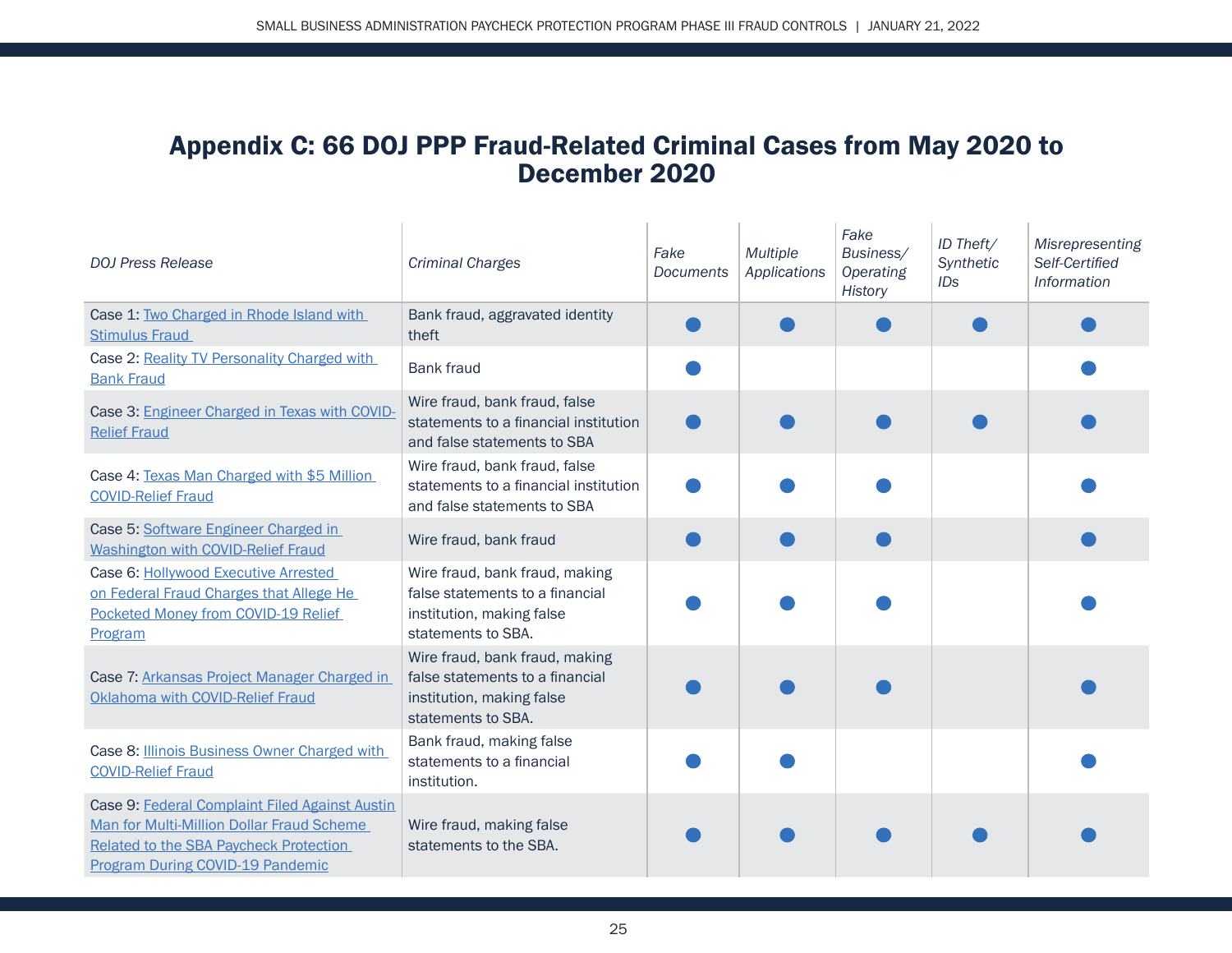| <b>DOJ Press Release</b>                                                                                                                                                                | <b>Criminal Charges</b>                                                                                                                              | Fake<br><b>Documents</b> | <b>Multiple</b><br>Applications | Fake<br>Business/<br>Operating<br><b>History</b> | ID Theft/<br>Synthetic<br>ID <sub>S</sub> | Misrepresenting<br>Self-Certified<br>Information |
|-----------------------------------------------------------------------------------------------------------------------------------------------------------------------------------------|------------------------------------------------------------------------------------------------------------------------------------------------------|--------------------------|---------------------------------|--------------------------------------------------|-------------------------------------------|--------------------------------------------------|
| Case 10: Texas Man Charged with COVID-<br><b>Relief Fraud, False Statements and Money</b><br>Laundering                                                                                 | Wire fraud, false statements to a<br>bank, money laundering                                                                                          |                          |                                 |                                                  |                                           |                                                  |
| Case 11: Ophthalmologist Previously Charged<br>With Healthcare Fraud Indicted For Defrauding<br><b>SBA Program Intended To Help Small</b><br><b>Businesses During COVID-19 Pandemic</b> | Making false statements to a bank,<br>making false statements                                                                                        |                          |                                 |                                                  |                                           |                                                  |
| Case 12: Houston man charged with COVID<br>relief fraud                                                                                                                                 | Making false statements, bank<br>fraud, falsified own identity.                                                                                      |                          |                                 |                                                  |                                           |                                                  |
| Case 13: Dayton business owner charged with<br><b>COVID-relief fraud</b>                                                                                                                | Bank fraud, making false<br>statements to a bank                                                                                                     |                          |                                 |                                                  |                                           |                                                  |
| Case 14: Seattle Doctor Charged with COVID<br><b>Relief Fraud</b>                                                                                                                       | Wire fraud, bank fraud                                                                                                                               |                          |                                 |                                                  |                                           |                                                  |
| Case 15: Two Utahns Charged With Covid-<br><b>Relief Fraud After Failing To Disclose Applicant</b><br><b>Was Under Federal Indictment</b>                                               | Conspiracy, removal of property to<br>prevent seizure, loan application<br>fraud, wire fraud, money laundering                                       |                          |                                 |                                                  |                                           |                                                  |
| Case 16: Madison Man Charged with CARES<br><b>Act Fraud</b>                                                                                                                             | Wire fraud, money laundering                                                                                                                         |                          |                                 |                                                  |                                           |                                                  |
| Case 17: Florida Man Charged with COVID<br><b>Relief Fraud and Health Care Fraud</b>                                                                                                    | Wire fraud, conspiracy to commit<br>health fraud, payment of health<br>care kickbacks, and making<br>false statements to a financial<br>institution. |                          |                                 |                                                  |                                           |                                                  |
| Case 18: Another Houston man charged with<br><b>COVID relief fraud</b>                                                                                                                  | Making false statements to a<br>financial institution, wire fraud,<br>bank fraud, and engaging in<br>unlawful monetary transactions.                 |                          |                                 |                                                  |                                           |                                                  |
| Case 19: Winchester Man Charged with<br><b>COVID-Relief Fraud</b>                                                                                                                       | Wire fraud, making false statement<br>to a financial institution                                                                                     |                          |                                 |                                                  |                                           |                                                  |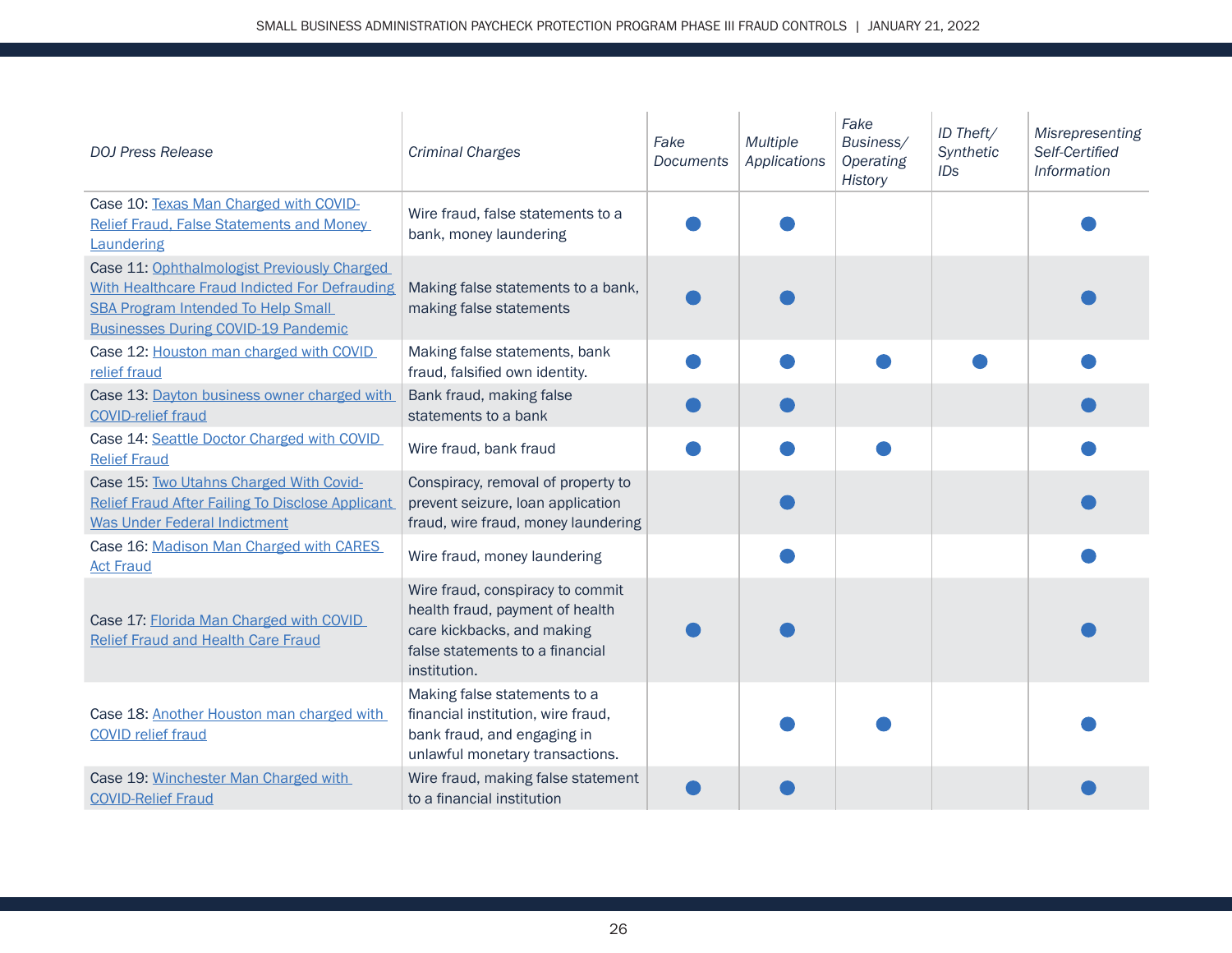| <b>DOJ Press Release</b>                                                                                                                                              | <b>Criminal Charges</b>                                                                                                                                                | Fake<br><b>Documents</b> | <b>Multiple</b><br>Applications | Fake<br>Business/<br>Operating<br><b>History</b> | ID Theft/<br>Synthetic<br><b>IDs</b> | Misrepresenting<br>Self-Certified<br>Information |
|-----------------------------------------------------------------------------------------------------------------------------------------------------------------------|------------------------------------------------------------------------------------------------------------------------------------------------------------------------|--------------------------|---------------------------------|--------------------------------------------------|--------------------------------------|--------------------------------------------------|
| Case 20: Little Rock Woman Charged with<br><b>COVID Relief Fraud</b>                                                                                                  | Bank fraud, making a false<br>statement on a loan application,<br>engaging in monetary transaction<br>with proceeds of unlawful activity.                              |                          |                                 |                                                  |                                      |                                                  |
| Case 21: West L.A. Man Charged with<br><b>Fraudulently Obtaining about \$9 Million</b><br>in COVID-Relief Loans, Some of Which He<br><b>Gambled Away in Las Vegas</b> | <b>Bank fraud</b>                                                                                                                                                      |                          |                                 |                                                  |                                      |                                                  |
| Case 22: Washington Tech Executive<br><b>Charged with COVID-Relief Fraud and Money</b><br>Laundering                                                                  | Wire fraud, money laundering                                                                                                                                           |                          |                                 |                                                  |                                      |                                                  |
| Case 23: Florida Man who Used COVID-Relief<br>Funds to Purchase Lamborghini Sports Car<br><b>Charged in Miami Federal Court</b>                                       | Bank fraud, making false<br>statements to a financial<br>institution, engaging in<br>transactions in unlawful proceeds.                                                |                          |                                 |                                                  |                                      |                                                  |
| Case 24: Florida Man Charged with COVID<br>Relief Fraud, Health Care Fraud and Money<br>Laundering                                                                    | Wire fraud, health care fraud,<br>conspiracy to commit health care<br>fraud and wire fraud, making<br>false statements to a financial<br>institution, money laundering |                          |                                 |                                                  |                                      |                                                  |
| Case 25: Houston entrepreneur charged with<br>spending COVID relief funds on improper<br>expenses including Lamborghini and strip club                                | Making false statements to a<br>financial institution, wire fraud,<br>bank fraud, and engaging in<br>unlawful monetary transactions.                                   |                          |                                 |                                                  |                                      |                                                  |
| Case 26: Five Charged in Connection with an<br>over \$4 Million Paycheck Protection Program<br><b>Fraud Scheme</b>                                                    | Conspiracy to commit bank and<br>wire fraud, bank fraud, wire fraud,<br>false statements to a financial<br>institution and money laundering.                           |                          |                                 |                                                  |                                      |                                                  |
| Case 27: Nine charged in \$24 million COVID-<br>relief fraud scheme                                                                                                   | Wire fraud, bank fraud, obstruction<br>of justice, conspiracy to commit<br>bank and wire fraud.                                                                        |                          |                                 |                                                  |                                      |                                                  |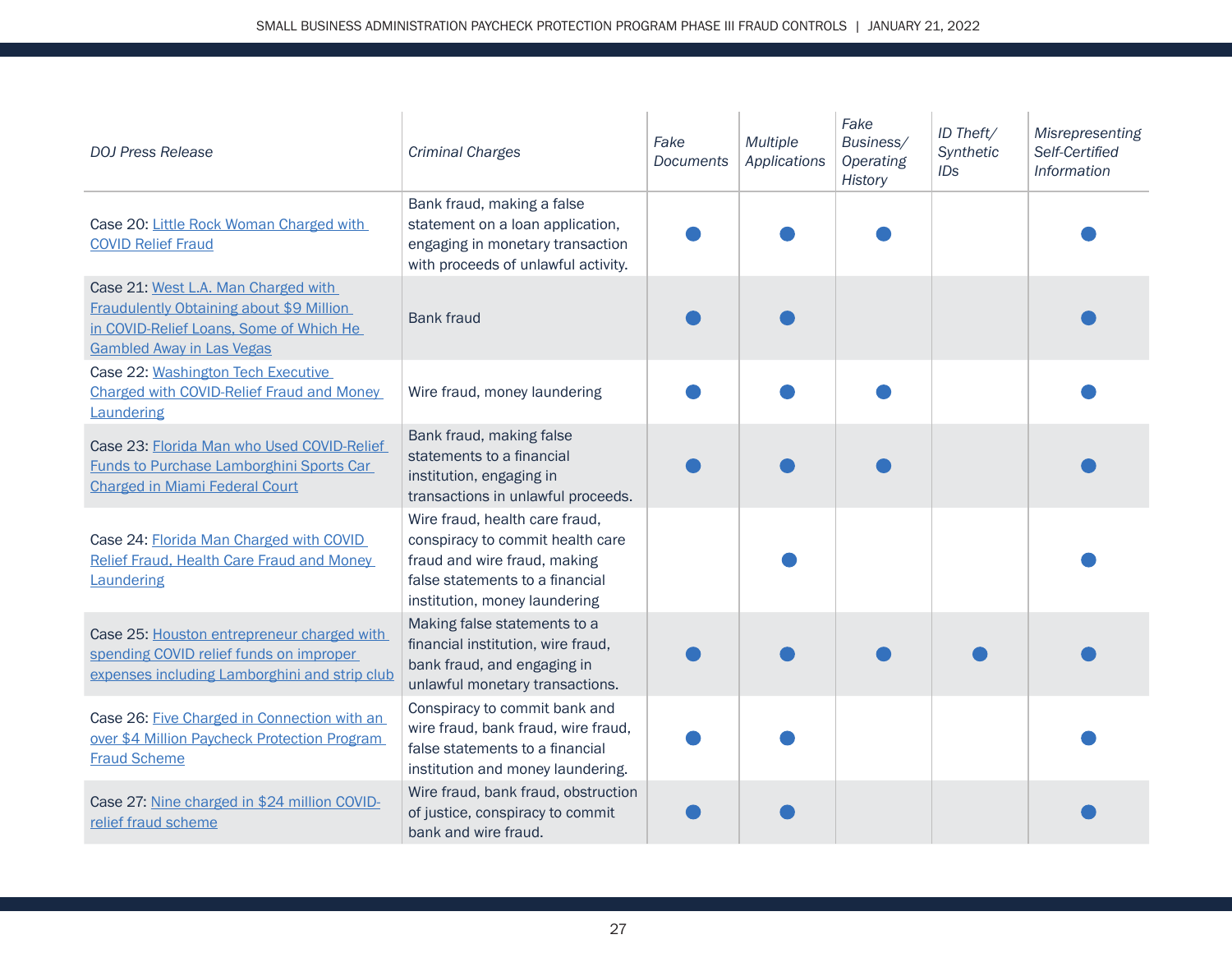| <b>DOJ Press Release</b>                                                                                                                                                                                                             | <b>Criminal Charges</b>                                                                                                                                       | Fake<br>Documents | <b>Multiple</b><br>Applications | Fake<br>Business/<br>Operating<br><b>History</b> | ID Theft/<br>Synthetic<br>IDs | Misrepresenting<br>Self-Certified<br>Information |
|--------------------------------------------------------------------------------------------------------------------------------------------------------------------------------------------------------------------------------------|---------------------------------------------------------------------------------------------------------------------------------------------------------------|-------------------|---------------------------------|--------------------------------------------------|-------------------------------|--------------------------------------------------|
| Case 28: San Fernando Valley Man Charged<br>with Fraudulently Obtaining COVID-Relief<br><b>Loans for His Sham Sewing Company</b>                                                                                                     | <b>Bank fraud</b>                                                                                                                                             |                   |                                 |                                                  |                               |                                                  |
| Case 29: District Man Charged with Over \$2<br>Million in Paycheck Protection Program and<br><b>Related Loan Fraud</b>                                                                                                               | Embezzlement, bank fraud, wire<br>fraud, money laundering                                                                                                     |                   |                                 |                                                  |                               |                                                  |
| Case 30: Nevada Woman Charged with COVID-<br><b>Relief Fraud</b>                                                                                                                                                                     | <b>Bank fraud</b>                                                                                                                                             |                   |                                 |                                                  |                               |                                                  |
| Case 31: Taiwanese National Arrested for<br><b>Misrepresenting Employee Payroll Figures</b><br>for Multiple Companies to Receive COVID-19<br>Loan Funds; Spent Over \$275,000 of Loan<br><b>Proceeds on Personal Luxury Expenses</b> | Identity theft, bank fraud, wire<br>fraud, making false statements<br>to a bank, forging e-signature of<br>a payroll company employee in<br>payroll documents |                   |                                 |                                                  |                               |                                                  |
| Case 32: Minnesota Man Charged with COVID-<br><b>Relief Fraud and Money Laundering</b>                                                                                                                                               | Wire fraud, money laundering                                                                                                                                  |                   |                                 |                                                  |                               |                                                  |
| Case 33: Man Pleads Guilty to COVID-19 Fraud<br><b>Involving Paycheck Protection Program</b>                                                                                                                                         | Conspiracy to defraud the U.S.                                                                                                                                |                   |                                 |                                                  |                               |                                                  |
| Case 34: North Carolina Man Charged with<br><b>COVID-19 Relief Fraud</b>                                                                                                                                                             | Wire fraud, bank fraud                                                                                                                                        |                   |                                 |                                                  |                               |                                                  |
| Case 35: Miami Neighbors Charged with<br><b>COVID-Relief Fraud after Falsely Claiming to be</b><br><b>Farmers</b>                                                                                                                    | Wire fraud, false statements                                                                                                                                  |                   |                                 |                                                  |                               |                                                  |
| Case 36: Nevada Man Charged with Using<br><b>COVID-Relief Funds to Buy House</b>                                                                                                                                                     | Wire fraud, bank fraud,<br>concealment of money laundering<br>and engaging in unlawful monetary<br>transactions                                               |                   |                                 |                                                  |                               |                                                  |
| Case 37: Two Men Who Allegedly Used<br><b>Synthetic Identities, Existing Shell Companies,</b><br>and Prior Fraud Experience to Exploit Covid-19<br>Relief Programs Charged in Miami Federal<br>Court                                 | Bank fraud, conspiracy for allegedly<br>using synthetic identities for<br>defrauding banks and stealing                                                       |                   |                                 |                                                  |                               |                                                  |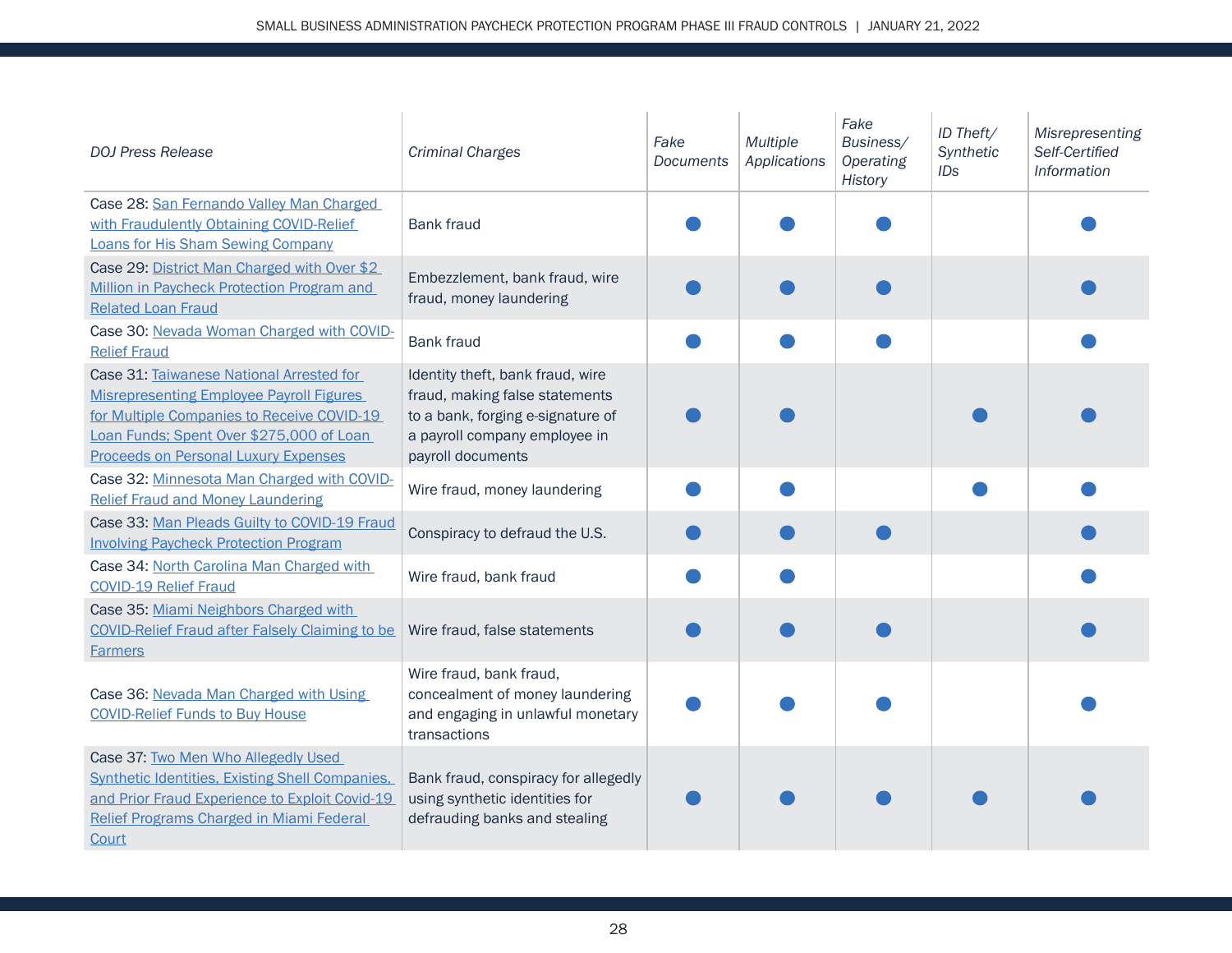| <b>DOJ Press Release</b>                                                                                                                                                    | <b>Criminal Charges</b>                                                                        | Fake<br>Documents | <b>Multiple</b><br>Applications | Fake<br>Business/<br>Operating<br><b>History</b> | ID Theft/<br>Synthetic<br>IDs | Misrepresenting<br>Self-Certified<br>Information |
|-----------------------------------------------------------------------------------------------------------------------------------------------------------------------------|------------------------------------------------------------------------------------------------|-------------------|---------------------------------|--------------------------------------------------|-------------------------------|--------------------------------------------------|
| Case 38: Michigan Man Charged with COVID-<br><b>Relief Fraud</b>                                                                                                            | Wire fraud                                                                                     |                   |                                 |                                                  |                               |                                                  |
| Case 39: New Jersey Attorney Charged with<br><b>Fraudulently Obtaining \$9 Million in Loans</b><br><b>Meant to Help Small Businesses During</b><br><b>COVID-19 Pandemic</b> | Bank fraud, money laundering                                                                   |                   |                                 |                                                  |                               |                                                  |
| Case 40: NFL Player Charged in South Florida<br>Federal Court for Alleged Role in \$24 Million<br><b>COVID-Relief Fraud Scheme</b>                                          | Wire fraud, bank fraud, conspiracy<br>to commit wire fraud, conspiracy to<br>commit bank fraud |                   |                                 |                                                  |                               |                                                  |
| Case 41: Seven Charged in Connection with a<br>\$2.1 Million Money Laundering Scheme that<br><b>Involved Money from the Paycheck Protection</b><br>Program                  | Wire fraud, money laundering                                                                   |                   |                                 |                                                  |                               |                                                  |
| Case 42: Two Brothers Charged with COVID<br><b>Relief Fraud</b>                                                                                                             | Wire fraud conspiracy                                                                          |                   |                                 |                                                  |                               |                                                  |
| Case 43: Texas Man Charged in Miami Federal<br><b>Court with Using False Payroll Documents To</b><br>Obtain \$1.2 Million in Covid Relief                                   | Bank fraud, making false<br>statements to a financial institution                              |                   |                                 |                                                  |                               |                                                  |
| Case 44: RI Man Charged with Fraudulently<br>Seeking \$4.7 Million in Covid-19 Stimulus<br>Loans                                                                            | Making false statements to SBA,<br><b>Bank Fraud</b>                                           |                   |                                 |                                                  |                               |                                                  |
| Case 45: North Carolina Man Charged with<br>Fraudulently Seeking Over \$6 Million in COVID<br><b>Relief Funds</b>                                                           | Wire Fraud, Bank Fraud, Engaging<br>in Unlawful monetary transactions                          |                   |                                 |                                                  |                               |                                                  |
| Case 46: Hawaii CEO Charged with COVID-<br><b>Relief Fraud</b>                                                                                                              | Bank fraud, money laundering                                                                   |                   |                                 |                                                  |                               |                                                  |
| Case 47: Florida Recording Artist and<br>Pennsylvania Man Charged for Role in \$24<br><b>Million COVID-Relief Fraud Scheme</b>                                              | Wire Fraud, Bank Fraud                                                                         |                   |                                 |                                                  |                               |                                                  |
| Case 48: Texas Man Charged In \$24 Million<br><b>COVID-Relief Fraud</b>                                                                                                     | Wire Fraud, Bank Fraud, Money<br>Laundering                                                    |                   |                                 |                                                  |                               |                                                  |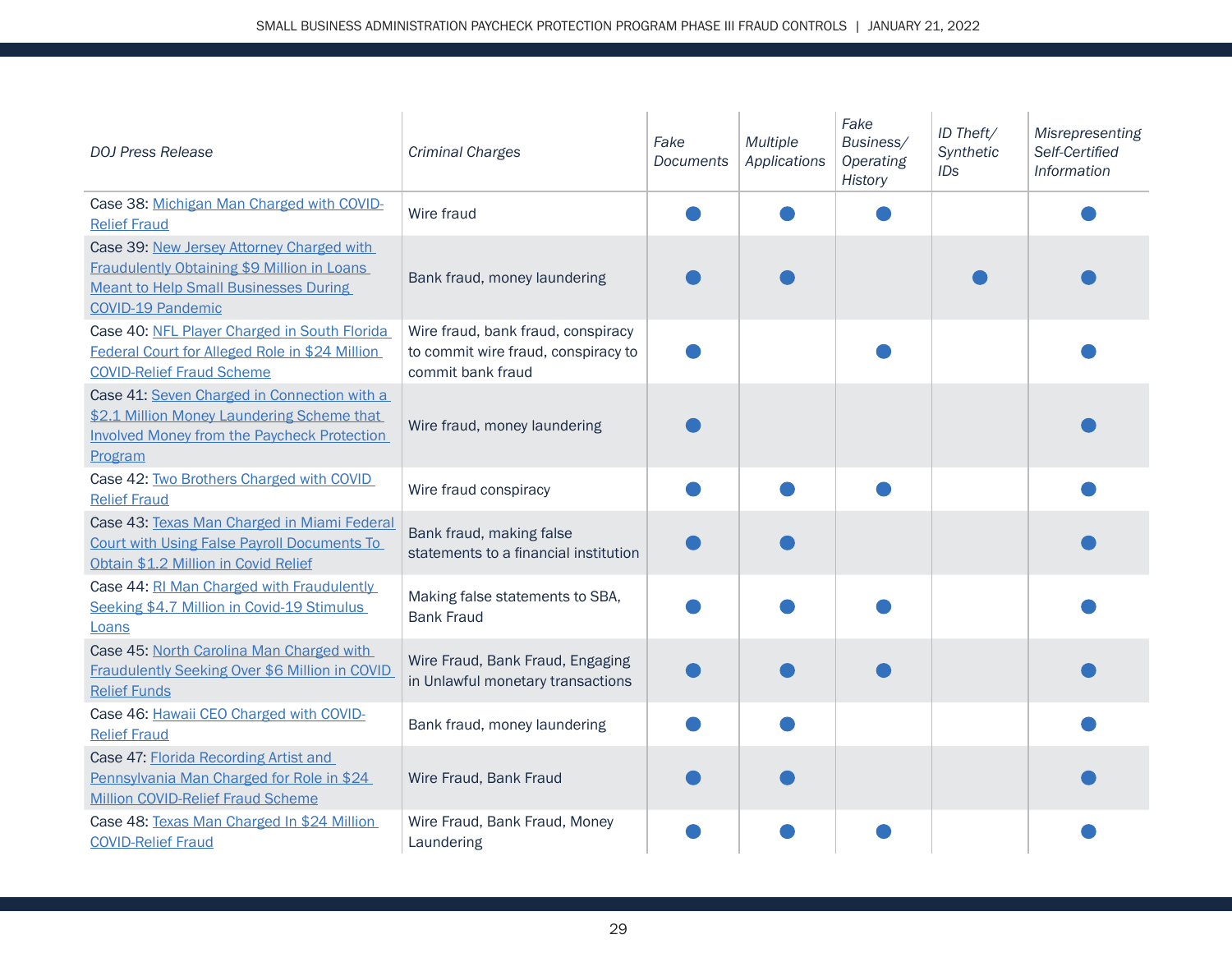| <b>DOJ Press Release</b>                                                                                                                                                   | <b>Criminal Charges</b>                                                                                                                  | Fake<br><b>Documents</b> | <b>Multiple</b><br>Applications | Fake<br>Business/<br>Operating<br><b>History</b> | ID Theft/<br>Synthetic<br>IDs | Misrepresenting<br>Self-Certified<br>Information |
|----------------------------------------------------------------------------------------------------------------------------------------------------------------------------|------------------------------------------------------------------------------------------------------------------------------------------|--------------------------|---------------------------------|--------------------------------------------------|-------------------------------|--------------------------------------------------|
| Case 49: Leesburg Man Arrested for \$2.5M<br><b>CARES Act Loan Fraud</b>                                                                                                   | <b>Bank Fraud</b>                                                                                                                        |                          |                                 |                                                  |                               |                                                  |
| Case 50: Five Charged in Connection with<br><b>COVID-Relief Fraud Scheme</b>                                                                                               | Bank fraud, money laundering                                                                                                             |                          |                                 |                                                  |                               |                                                  |
| Case 51: Dade City Man Charged with COVID<br><b>Relief Fraud</b>                                                                                                           | Bank Fraud, Illegal Monetary<br><b>Transactions</b>                                                                                      |                          |                                 |                                                  |                               |                                                  |
| Case 52: Washington man charged with<br><b>COVID-relief fraud</b>                                                                                                          | <b>Wire Fraud</b>                                                                                                                        |                          |                                 |                                                  |                               |                                                  |
| Case 53: Northridge Man Arrested on Charges<br>that Business Partner and He Fraudulently<br>Obtained Nearly \$2 Million in COVID-Relief<br><b>PPP Loans</b>                | Making false statements to the<br>government and SBA, Wire Fraud,<br>Bank Fraud, Conspiracy                                              |                          |                                 |                                                  |                               |                                                  |
| Case 54: Macomb Township Resident Charged<br>In COVID-19 Bank Fraud Scheme                                                                                                 | <b>Bank Fraud</b>                                                                                                                        |                          |                                 |                                                  |                               |                                                  |
| Case 55: Local Basketball Coach Charged in<br><b>Federal Court with Defrauding Covid-19 Relief</b><br>Program out of Almost \$1 Million                                    | Bank Fraud, Money Laundering,<br>Engaging in Transactions in<br>Unlawful Proceeds, Making False<br>Statements to a financial institution |                          |                                 |                                                  |                               |                                                  |
| Case 56: Maple Grove Man Charged<br><b>With Defrauding The U.S. Small Business</b><br><b>Administration's Paycheck Protection Program</b>                                  | Wire fraud                                                                                                                               |                          |                                 |                                                  |                               |                                                  |
| Case 57: Seven Charged in Connection with<br>a COVID-Relief Fraud Scheme Involving more<br>than 80 Fraudulent Loan Applications Worth<br><b>Approximately \$16 Million</b> | Wire Fraud, Conspiracy to Commit<br>Wire Fraud, Money Laundering                                                                         |                          |                                 |                                                  |                               |                                                  |
| Case 58: 4 San Fernando Valley Residents<br><b>Indicted for Fraudulently Obtaining Nearly</b><br>\$5 Million in COVID-Relief Loans for Fake<br><b>Businesses</b>           | Conspiracy to commit wire fraud,<br>bank fraud, wire fraud, identity<br>theft                                                            |                          |                                 |                                                  |                               |                                                  |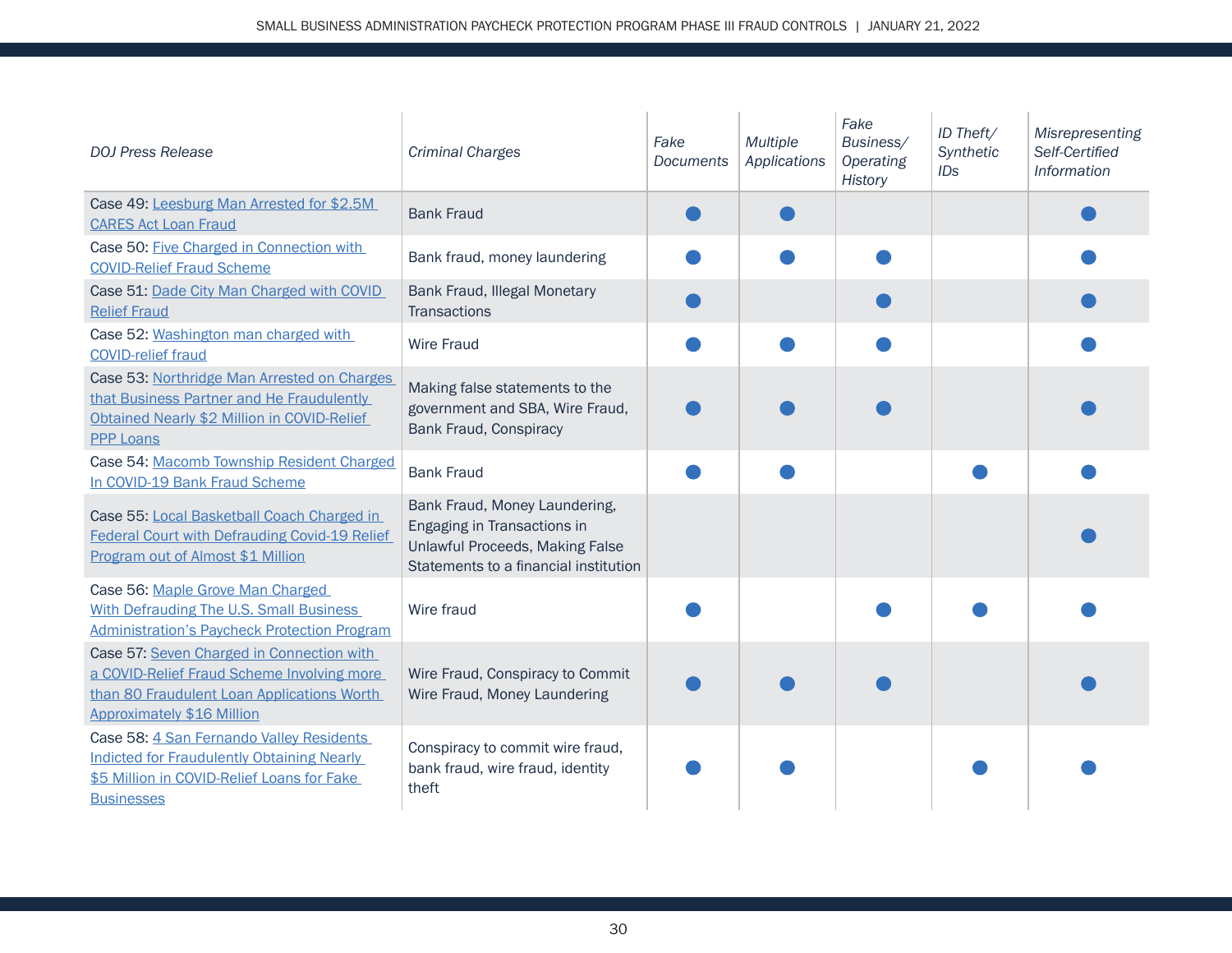| <b>DOJ Press Release</b>                                                                                                                                                          | <b>Criminal Charges</b>                                                          | Fake<br>Documents | <b>Multiple</b><br>Applications | Fake<br>Business/<br>Operating<br><b>History</b> | ID Theft/<br>Synthetic<br>ID <sub>S</sub> | <b>Misrepresenting</b><br>Self-Certified<br>Information |
|-----------------------------------------------------------------------------------------------------------------------------------------------------------------------------------|----------------------------------------------------------------------------------|-------------------|---------------------------------|--------------------------------------------------|-------------------------------------------|---------------------------------------------------------|
| Case 59: Warren County Businessman<br><b>Arrested for Fraudulently Obtaining Nearly</b><br>\$2 Million in Loans Meant to Help Small<br><b>Businesses During COVID-19 Pandemic</b> | Wire Fraud, Bank Fraud, Money<br>Laundering                                      |                   |                                 |                                                  |                                           |                                                         |
| Case 60: 3 Defendants Arrested For Over<br>\$13 Million Fraud Scheme To Obtain Loans<br><b>Intended To Help Small Businesses During</b><br><b>COVID-19 Pandemic</b>               | Wire Fraud, Major Fraud,<br><b>Conspiracy to Make False</b><br><b>Statements</b> |                   |                                 |                                                  |                                           |                                                         |
| Case 61: Sussex County Man Charged with<br>Fraudulently Obtaining \$5.6 Million Loan<br><b>Meant to Help Small Businesses During</b><br><b>COVID-19 Pandemic</b>                  | Bank Fraud and Money Laundering                                                  |                   |                                 |                                                  |                                           |                                                         |
| Case 62: Three From Northwest Arkansas<br><b>Plead Guilty To Making False Statements To</b><br><b>Obtain Coronavirus Relief Fund</b>                                              | Making a false statement                                                         |                   |                                 |                                                  |                                           |                                                         |
| Case 63: North Carolina Restaurant Owner<br>and Son Charged With COVID-Relief Fraud                                                                                               | Wire Fraud, Bank Fraud                                                           |                   |                                 |                                                  |                                           |                                                         |
| Case 64: Four Charged with Covid-19 Fraud                                                                                                                                         | Wire Fraud, Money Laundering                                                     |                   |                                 |                                                  |                                           |                                                         |
| Case 65: Two Men Charged After Fraudulently<br><b>Applying for Paycheck Protection Program</b><br>Loans                                                                           | Identity Theft, Bank Fraud                                                       |                   |                                 |                                                  |                                           |                                                         |
| Case 66: Nevada Man Charged with Covid-<br><b>Relief Fraud</b>                                                                                                                    | Wire Fraud, Engaging in<br>Transactions in Unlawful Proceeds                     |                   |                                 |                                                  |                                           |                                                         |